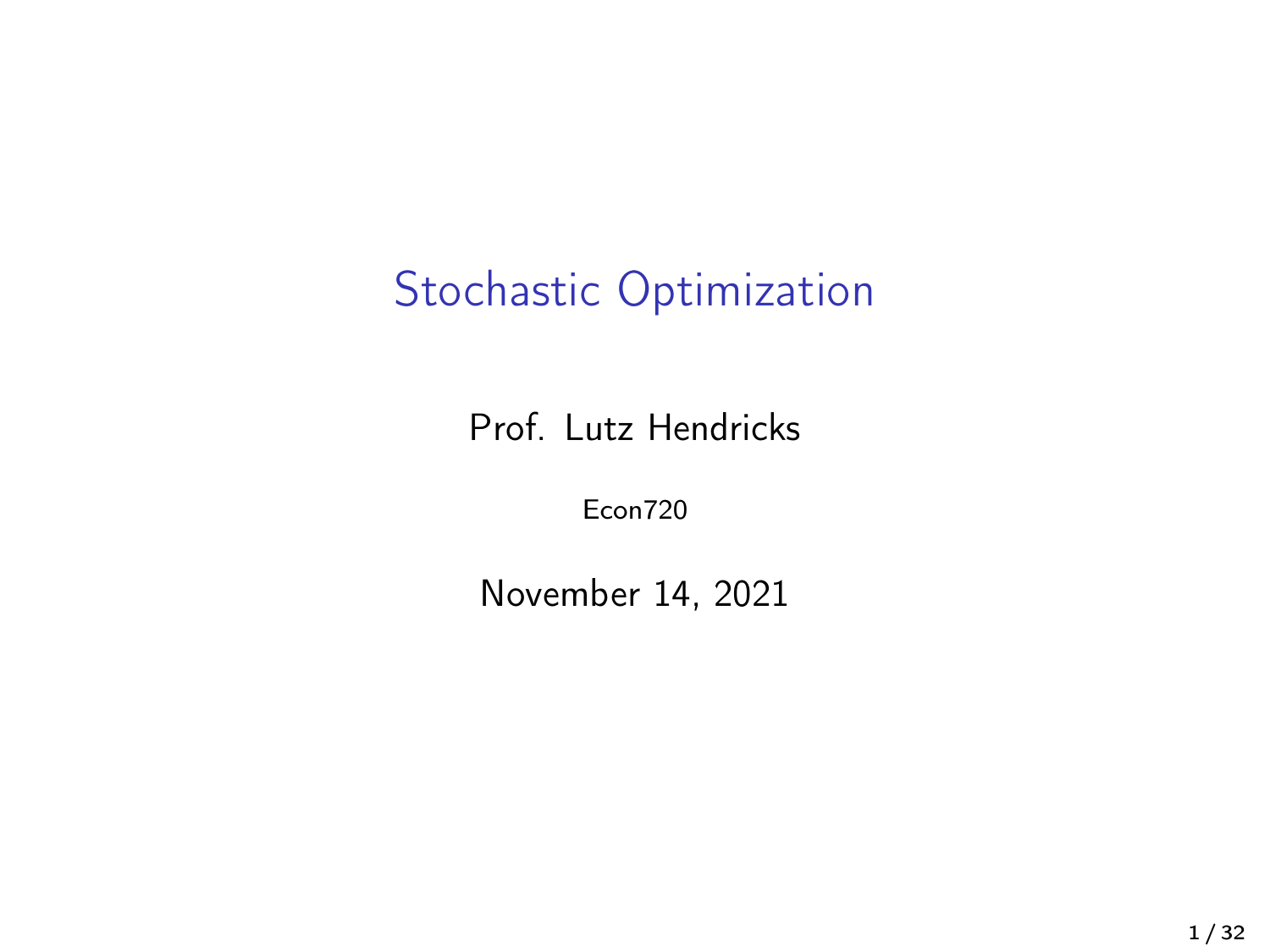# Stochastic Optimization

- $\triangleright$  We add shocks to the growth model.
- $\blacktriangleright$  Recursive methods are needed.
- $\blacktriangleright$  The resulting model is used to study
	- $\blacktriangleright$  business cycles
	- $\blacktriangleright$  asset pricing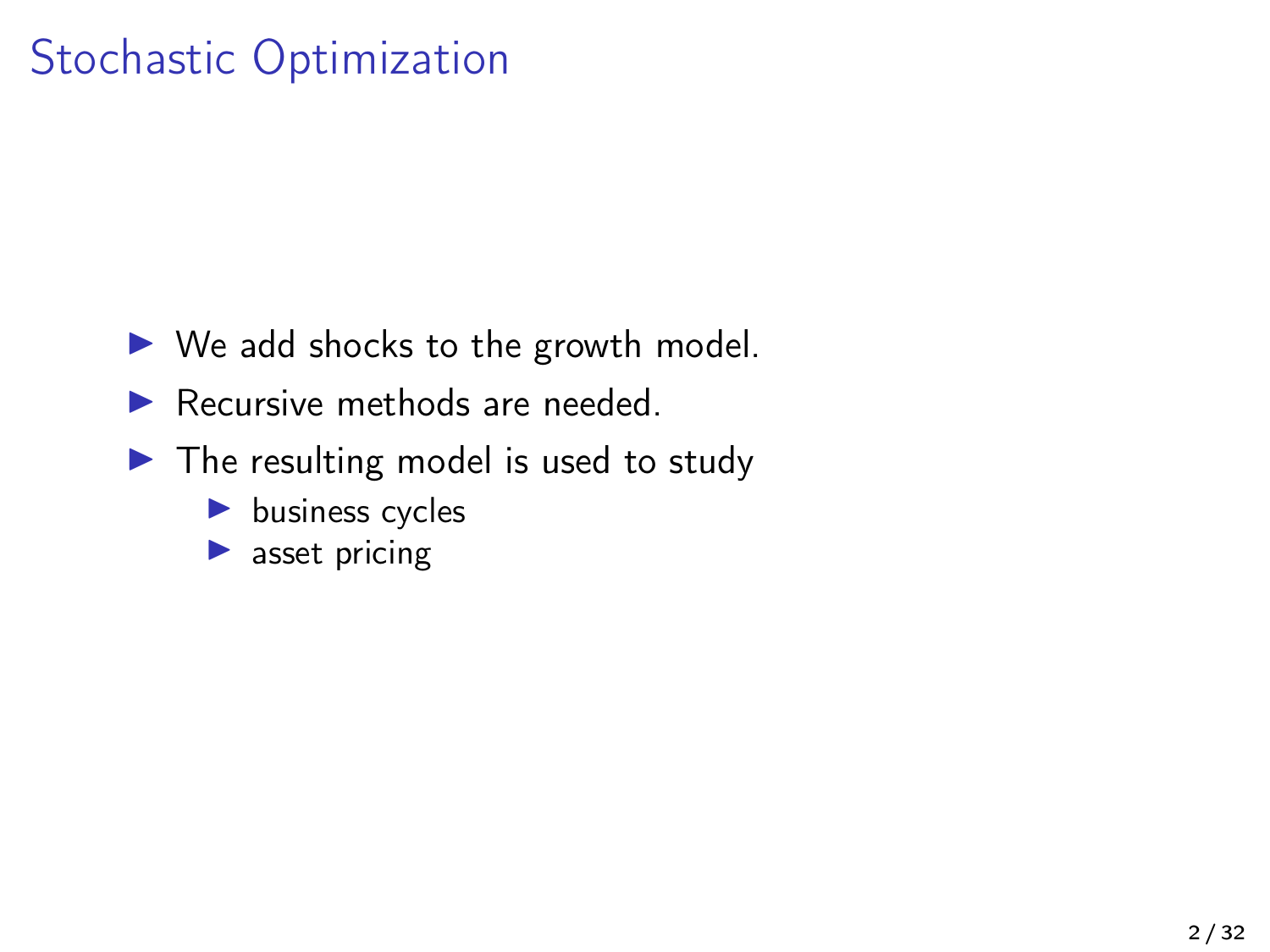# Model

Demographics:

 $\blacktriangleright$  1 representative household lives forever

Preferences: expected utility

$$
\mathbb{E}_0 \sum_{t=0}^{\infty} \beta^t u(c_t) \tag{1}
$$

- $\blacktriangleright$   $\mathbb{E}_0$  denotes the expectation given information at date 0.
- $\triangleright$  The household needs to know the probability distribution of  $c_t$ implied by his choices

Endowments:  $k_0$  at  $t=0$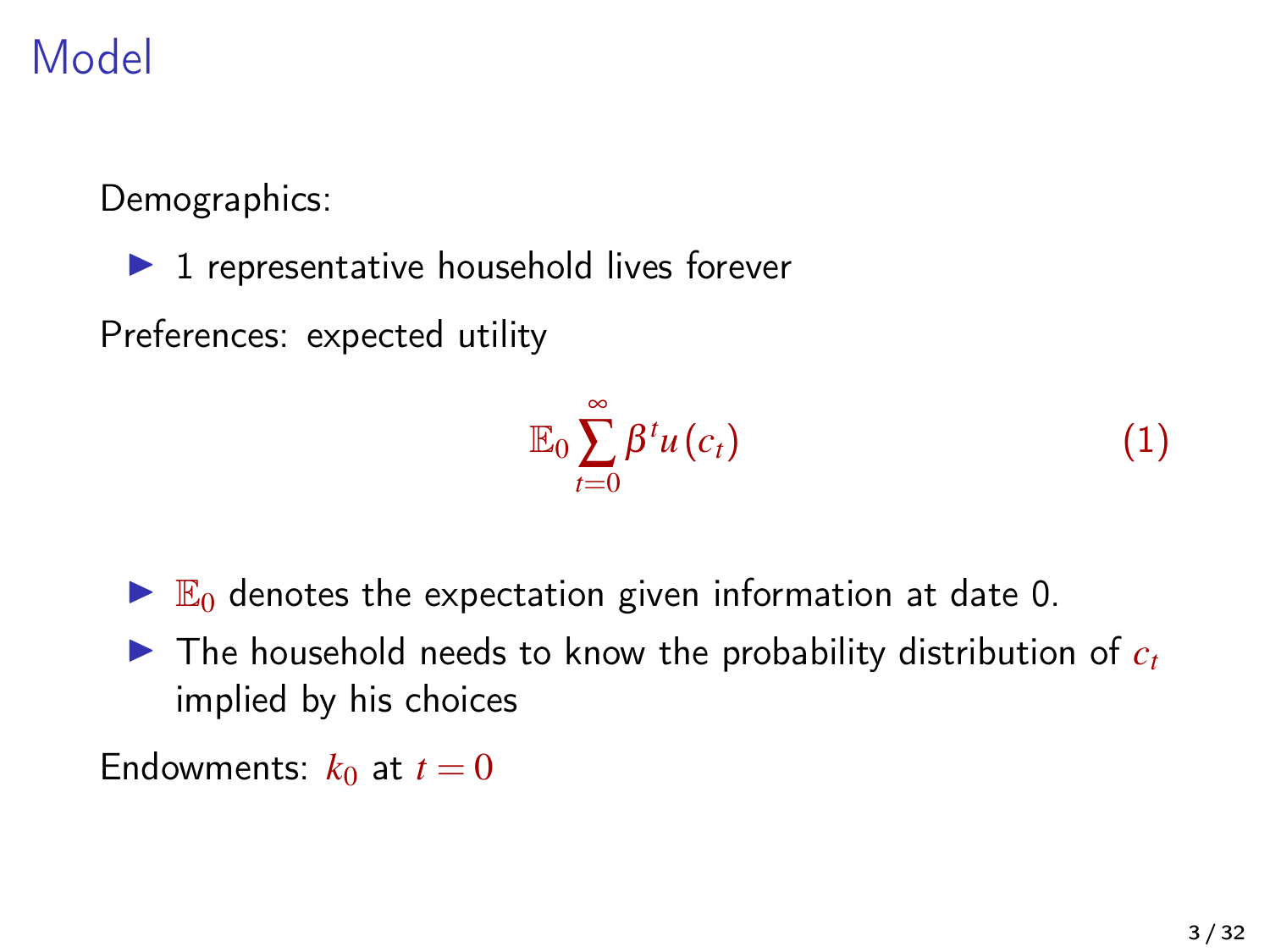# **Technology**

$$
k_{t+1} = f(k_t, \theta_t) - c_t \tag{2}
$$

 $\theta_t$ : productivity shock a Markov process with *N* (finite) discrete values

$$
\theta_t \in \{\theta^1, ..., \theta^N\} \tag{3}
$$

and transition matrix

$$
\Pr(\theta_{t+1} = \theta^j | \theta_t = \theta^i) = \Omega_{ij}
$$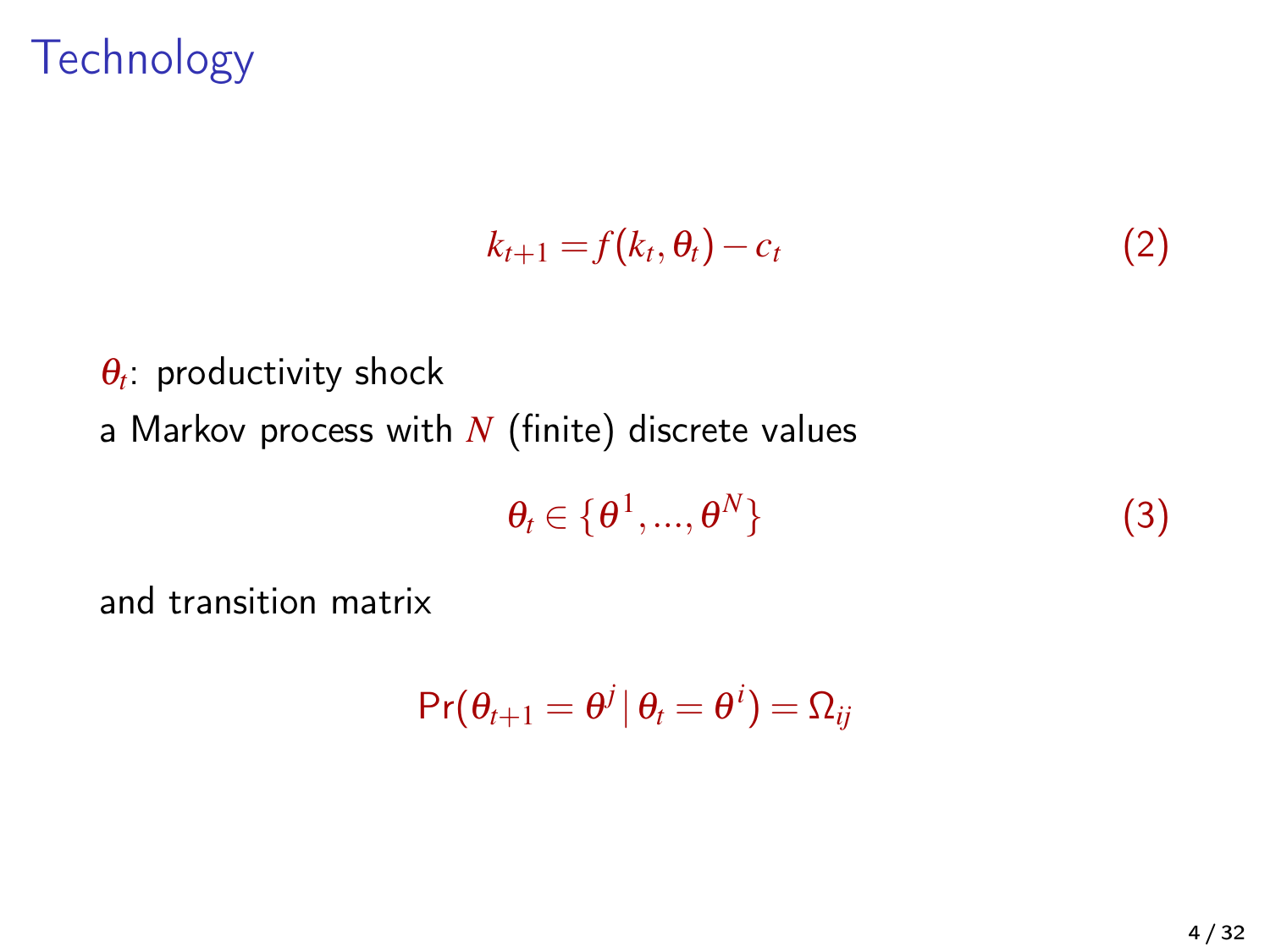# Planner's Problem

$$
\max \mathbb{E}_0 \sum_{t=0}^{\infty} \beta^t u(c_t) \tag{4}
$$

subject to

$$
k_{t+1} = f(k_t, \theta_t) - c_t \tag{5}
$$

Key problem: what does the planner choose?

- $\blacktriangleright$  He cannot choose *sequences*  $\{c_t, k_t\}$  because we don't know the realizations of  $\theta_t$ .
- $\blacktriangleright$  He must choose a sequence  $\{c_t, k_t\}$  for every possible history of shocks  $(\theta_0, \theta_1, \dots)$ .
- $\triangleright$  state contingent plans.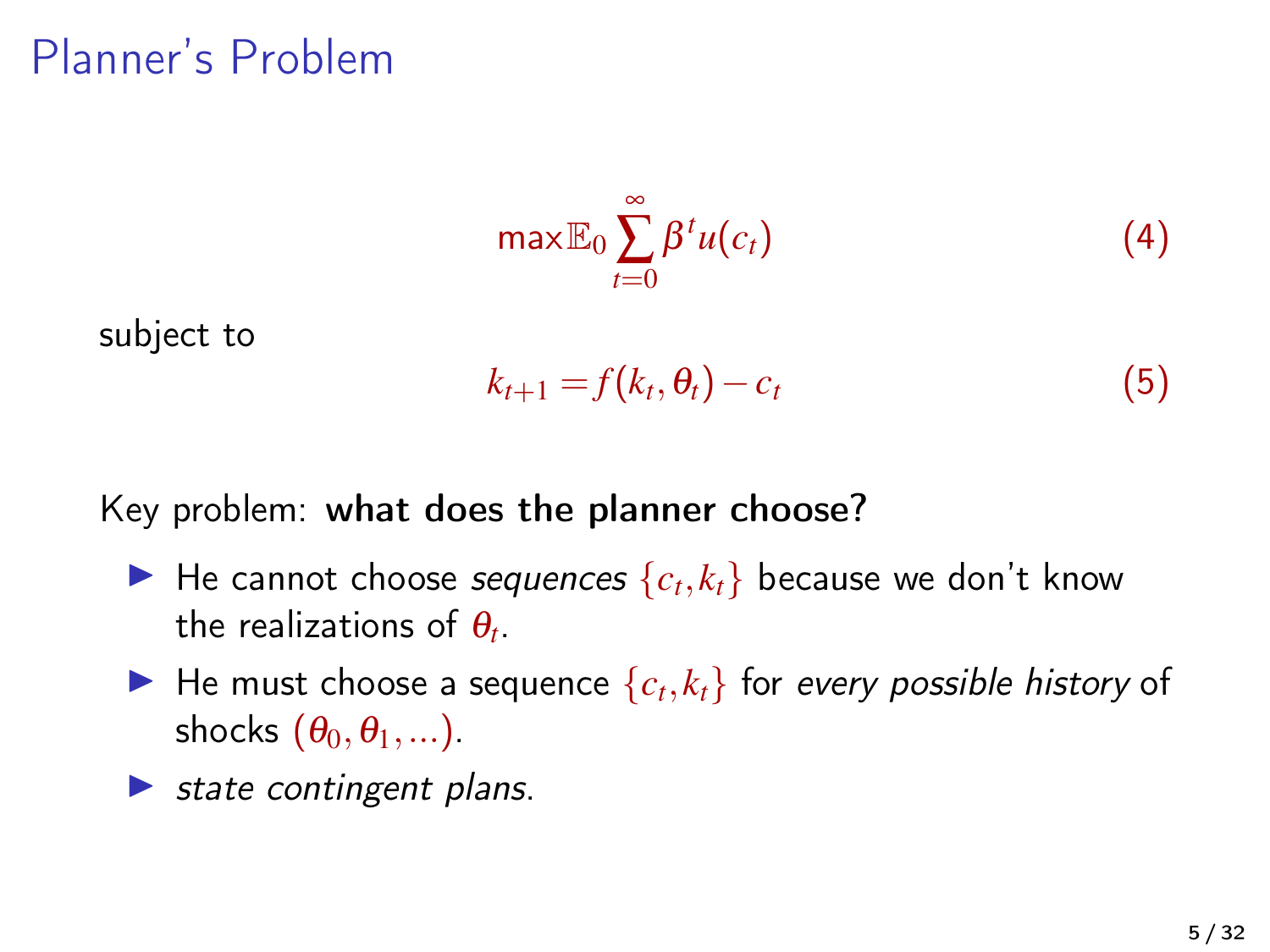# State Contingent Plans

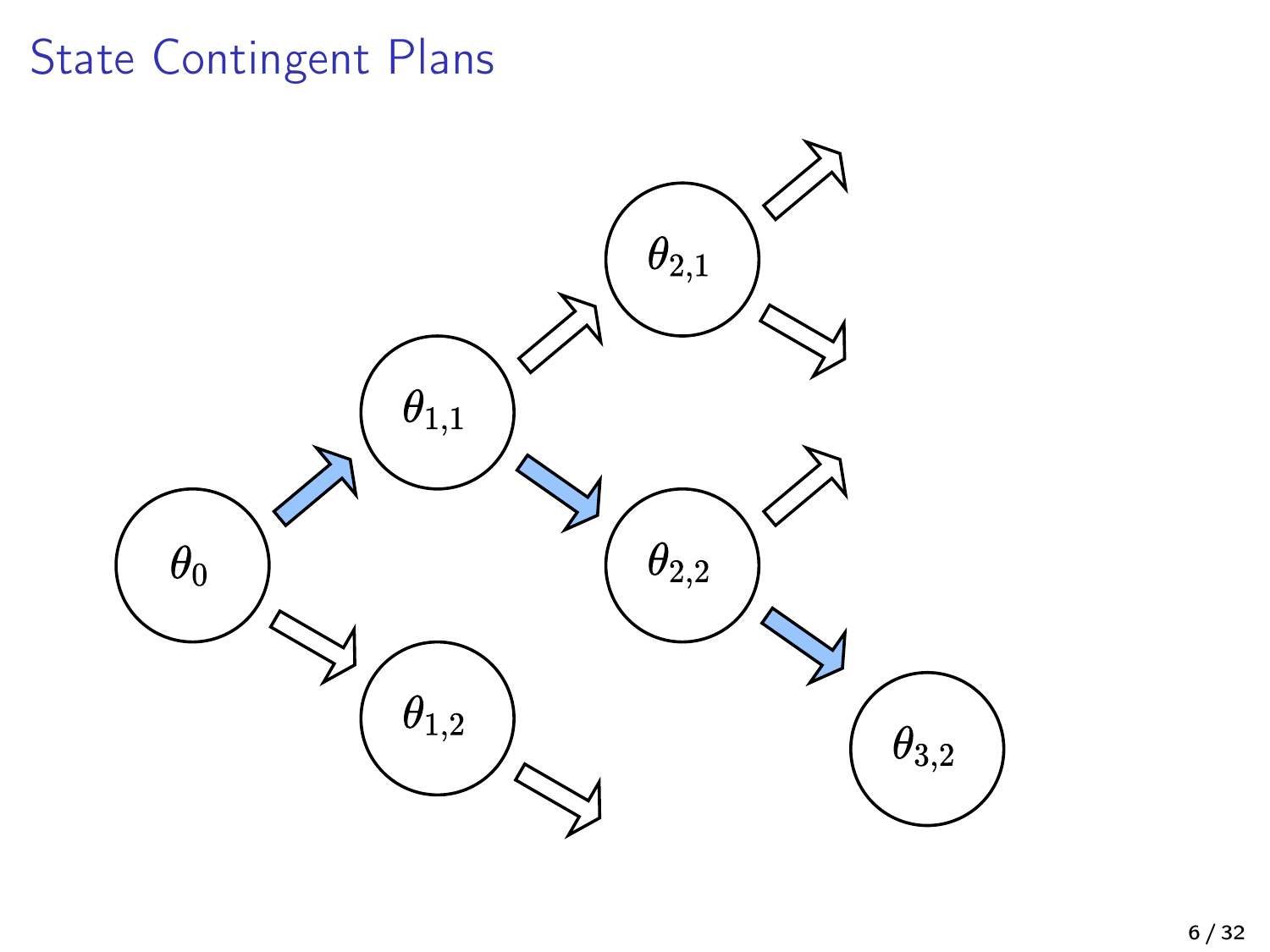### **Notation**

Define a history up to date *t* as

$$
s^t = (\theta_0, ..., \theta_t)
$$
 (6)

A state contingent plan is a mapping from histories to choices:

$$
c_t = c(s^t) \tag{7}
$$

and

$$
k_{t+1} = \kappa(s^t) \tag{8}
$$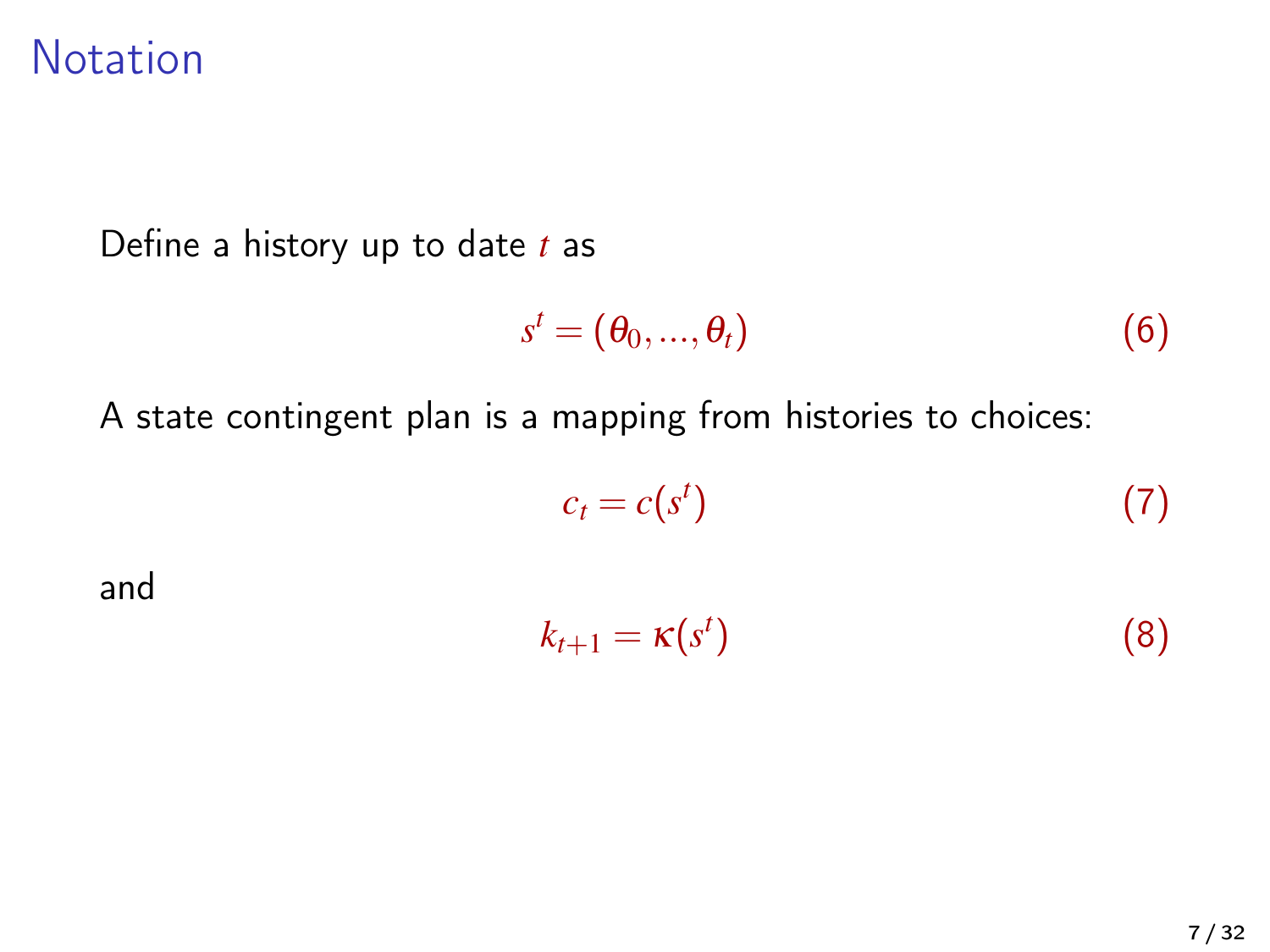# Two period example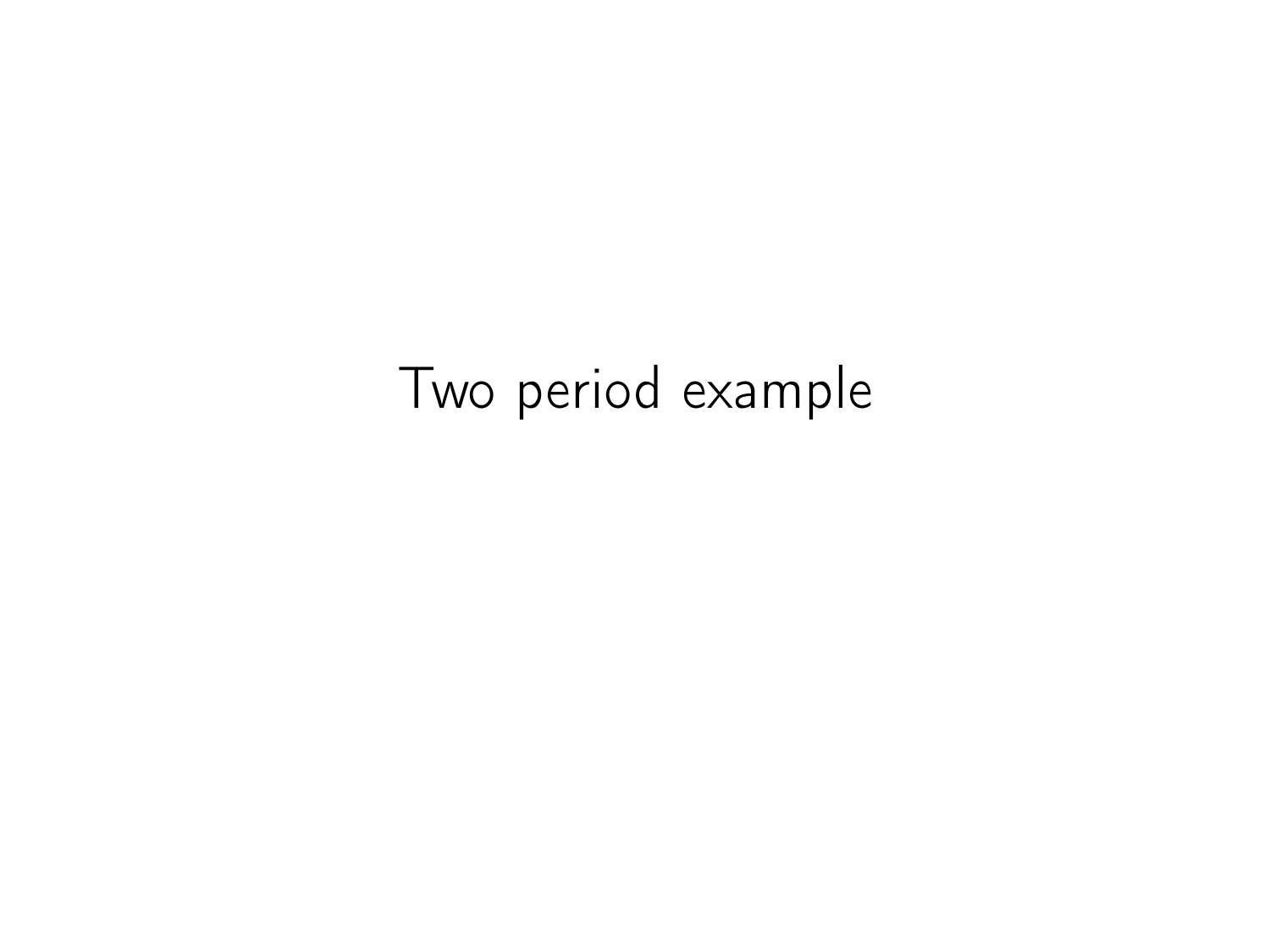# Two period example

The problem is

$$
\max E_0 \sum_{t=1}^2 \beta^{t-1} u(c_t)
$$

subject to

$$
k_2 = f(k_1, \theta_1) - c_1
$$
  
\n
$$
c_2 = f(k_2, \theta_2)
$$
  
\n
$$
\theta_1 \text{ known}
$$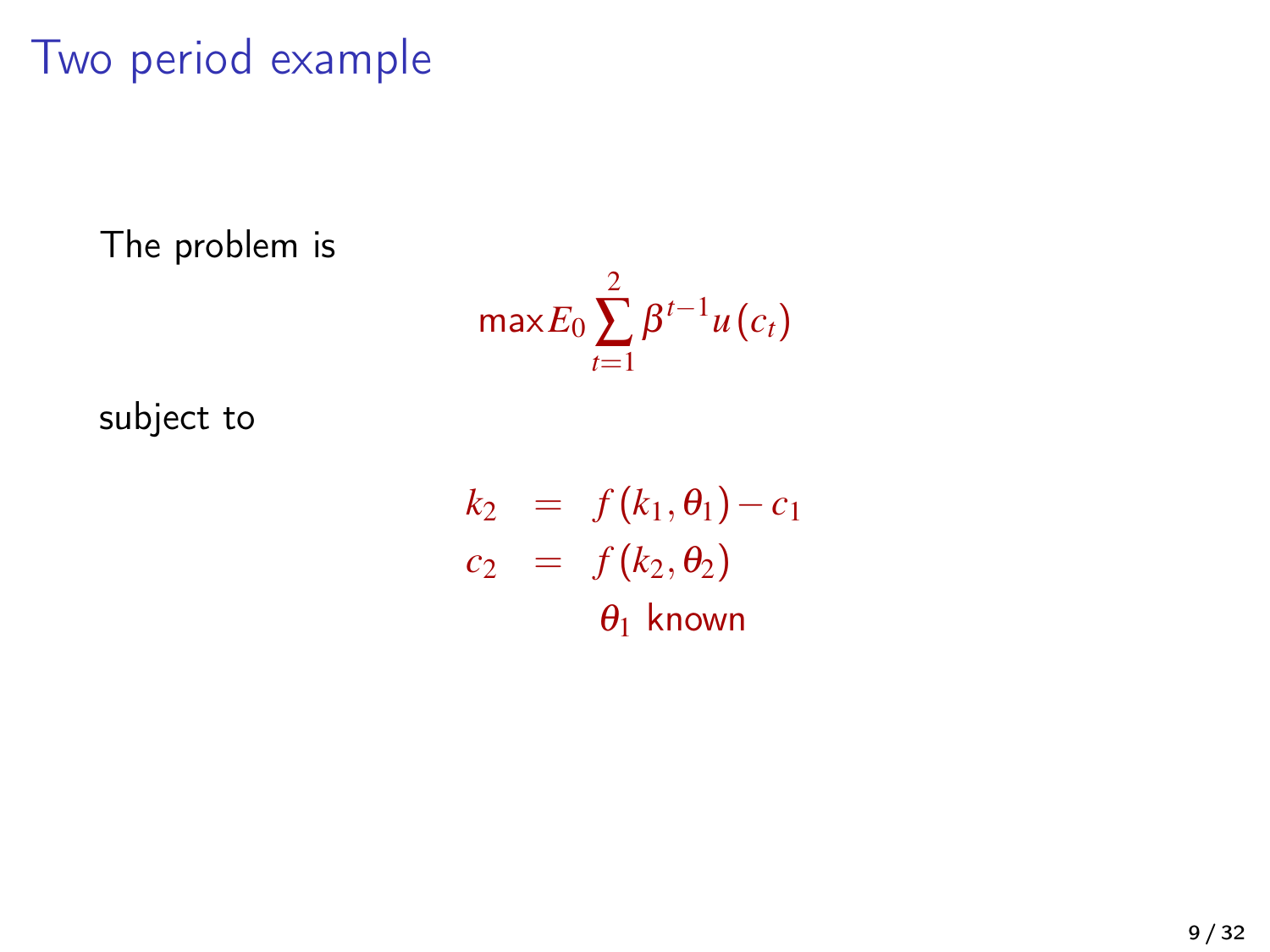# Two period example

Write out the expectation explicitly:

$$
\max u(c_1) + \sum_{j=1}^N \Pr(\theta_2 = \theta_j) \beta u(c_2(\theta_j))
$$
  
+  $\lambda_1 \left[ f(k_1, \theta_1) - c_1 - k_2 \right]$   
+  $\sum_{j=1}^N \lambda_2(\theta_j) \left[ f(k_2, \theta_j) - c_2(\theta_j) \right]$ 

The household chooses  $c_1, k_2$  and  $c_2(\theta_j)$ .

The budget constraint must hold in every history.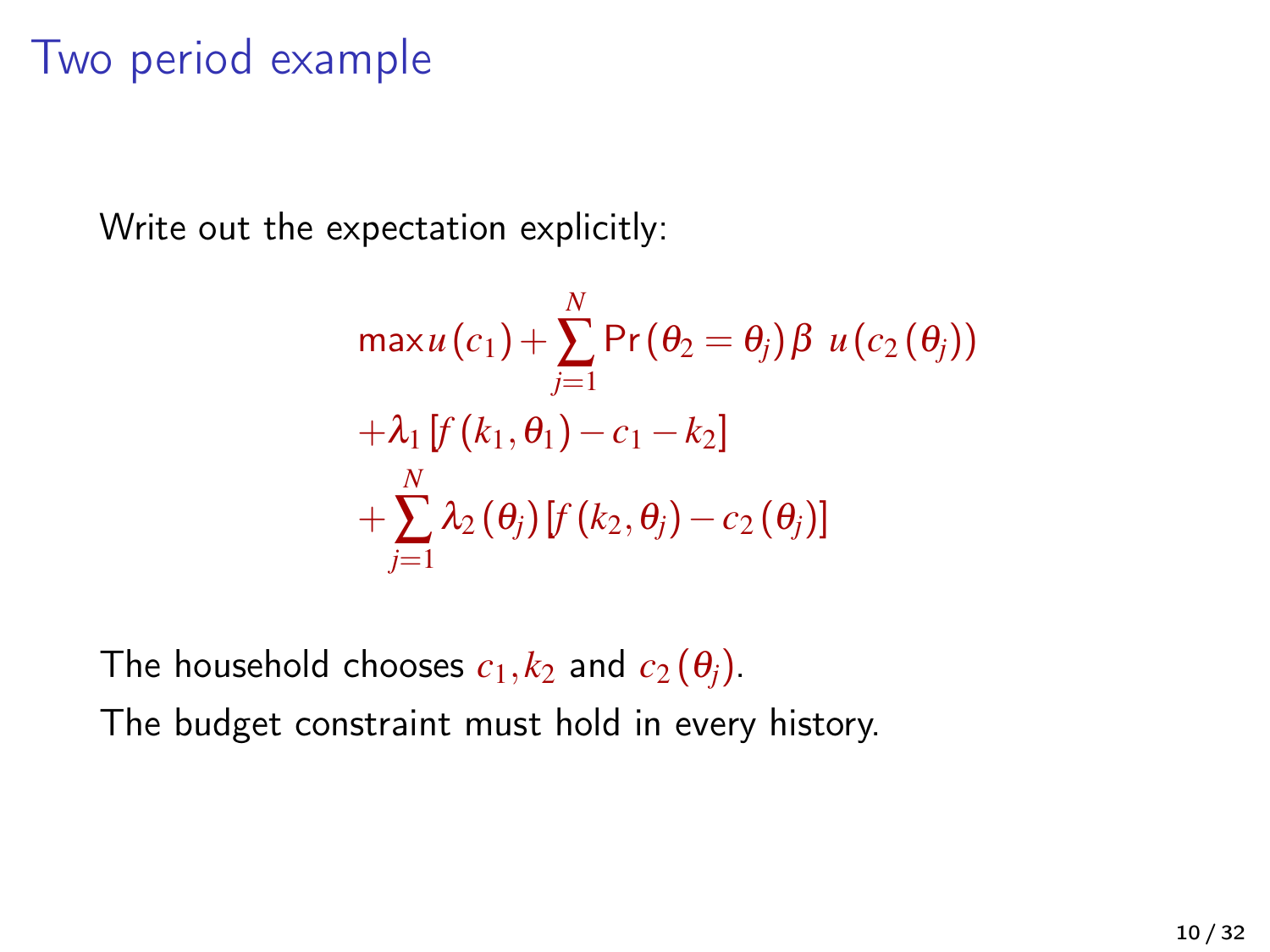### First-order conditions

$$
\begin{array}{lcl} c_1 & : & u'(c_1) = \lambda_1 \\ & k_2 & : & \lambda_1 = \sum \lambda_2 \left( \theta_j \right) f_k \left( k_2, \theta_j \right) \\ & c_2 \left( \theta_j \right) & : & \Pr \left( \theta_2 = \theta_j \right) \beta u' \left( c_2 \left( \theta_j \right) \right) = \lambda_2 \left( \theta_j \right) \end{array}
$$

Euler equation:

$$
u'(c_1) = \beta \sum \Pr(\theta_2 = \theta_j) u'(c_2(\theta_j)) f_k(k_2, \theta_j)
$$
  
=  $\beta E \{ u'(c_2) f_k(k_2, \theta_2) | \theta_1 \}$ 

Interpretation ...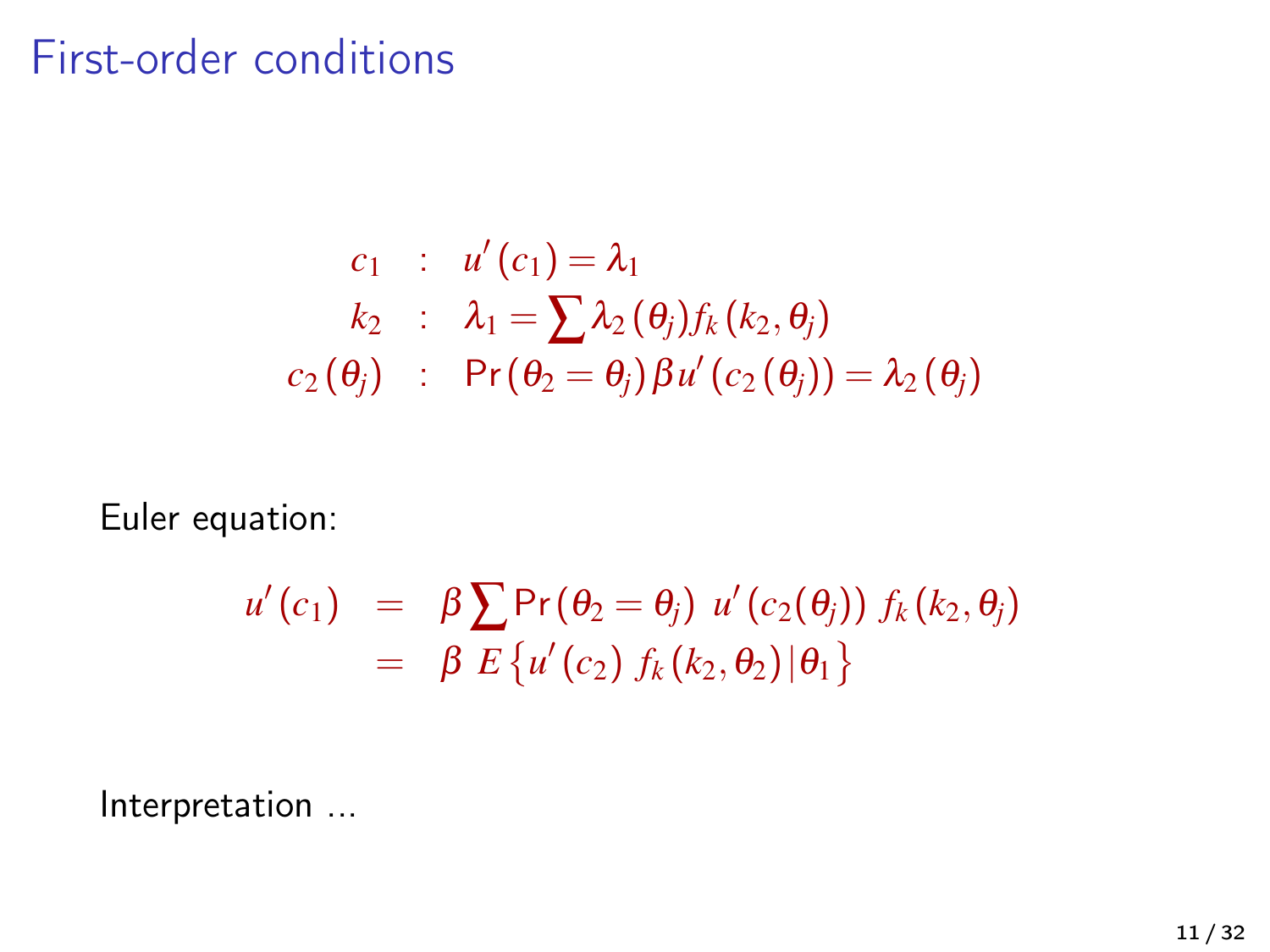### **Notes**

- 1.  $\mathbb{E}\left\{u'(c_2(\theta_2))f_k(k_2,\theta_2)\right\}\neq \mathbb{E}u'(c_2(\theta_2))\times \mathbb{E}f_k(k_2,\theta_2)$
- 2. Naively maximizing

$$
u(c_1)+\mathbb{E}\beta u(f(k_1;\theta_1)-c_1) \qquad \qquad (9)
$$

```
treating E as a number (!)
would have produced the right answer.
```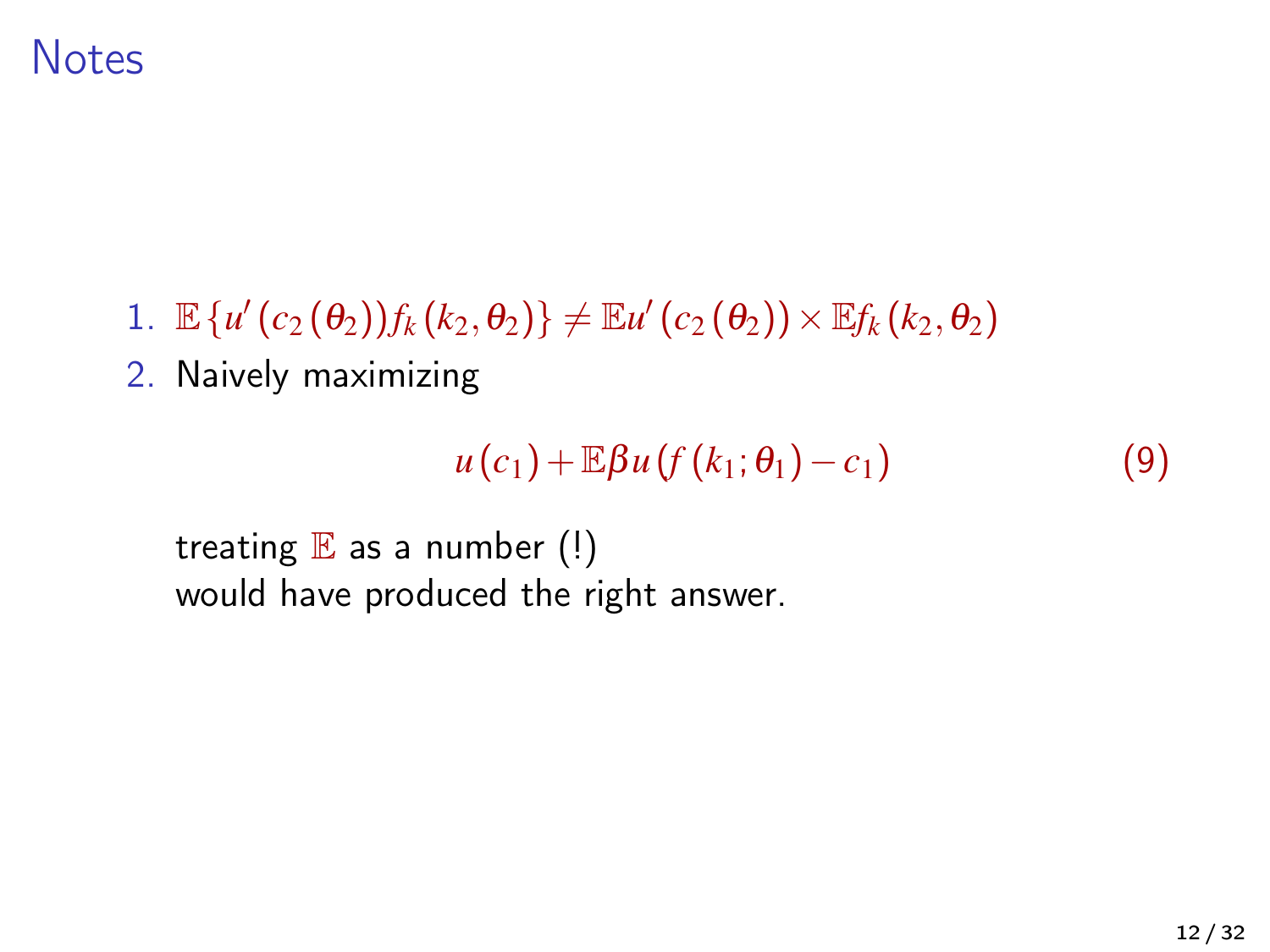# Many periods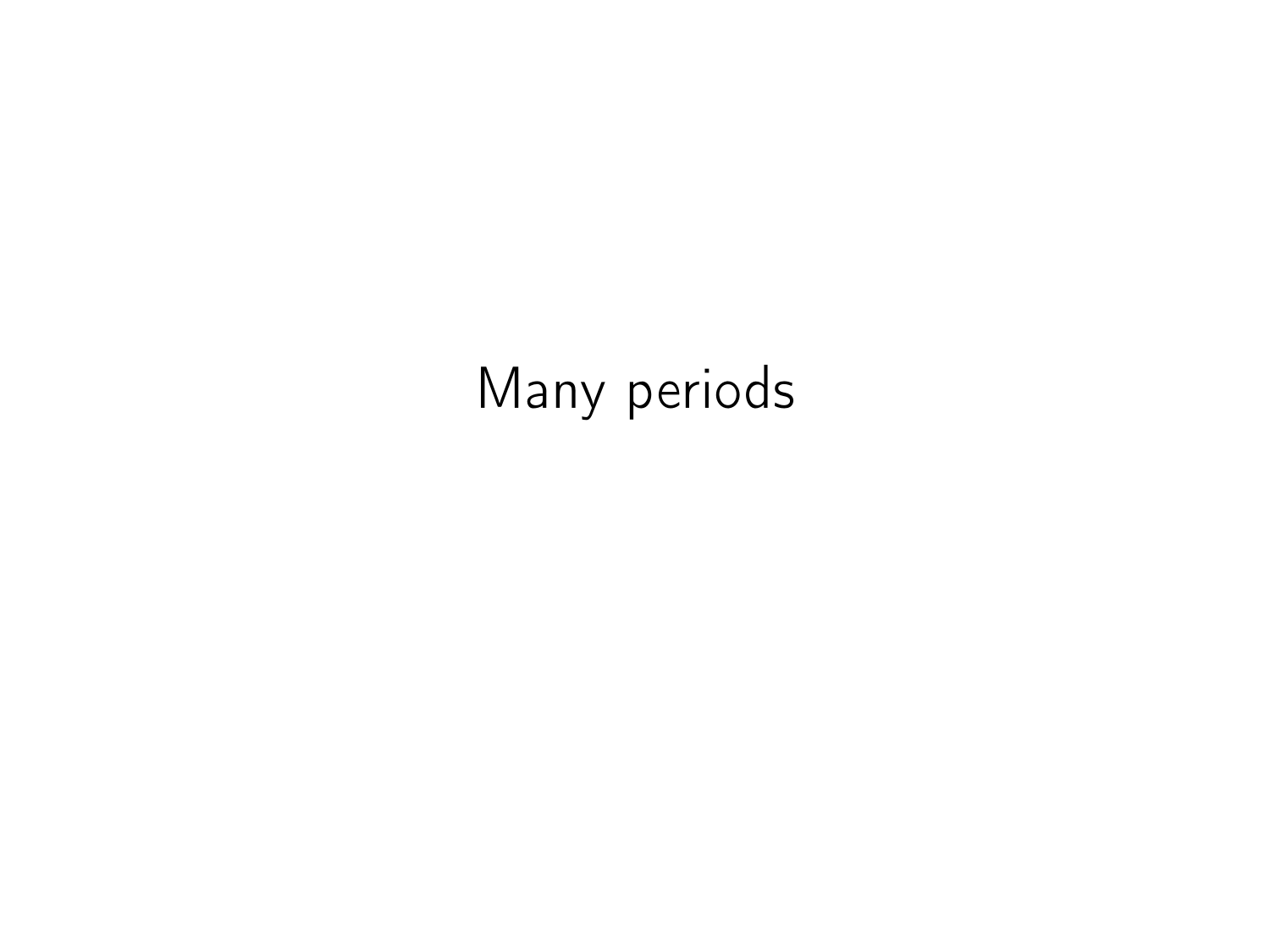# Many periods

A history of length *t* is *s t* .

 $\blacktriangleright$  e.g.,  $(\theta^2, \theta^6, ..., \theta_t)$ 

The household chooses  $c(s^t)$  and  $k(s^t)$  to maximize

 $\sum_{t} \sum_{s^{t}} p(s^{t}) \beta^{t} u(c(s^{t}))$ 

subject to

$$
x(st) + c(st) = f(k(st), \theta(st)), \forall st \nk(st+1, st) = x(st), \forall st, st+1
$$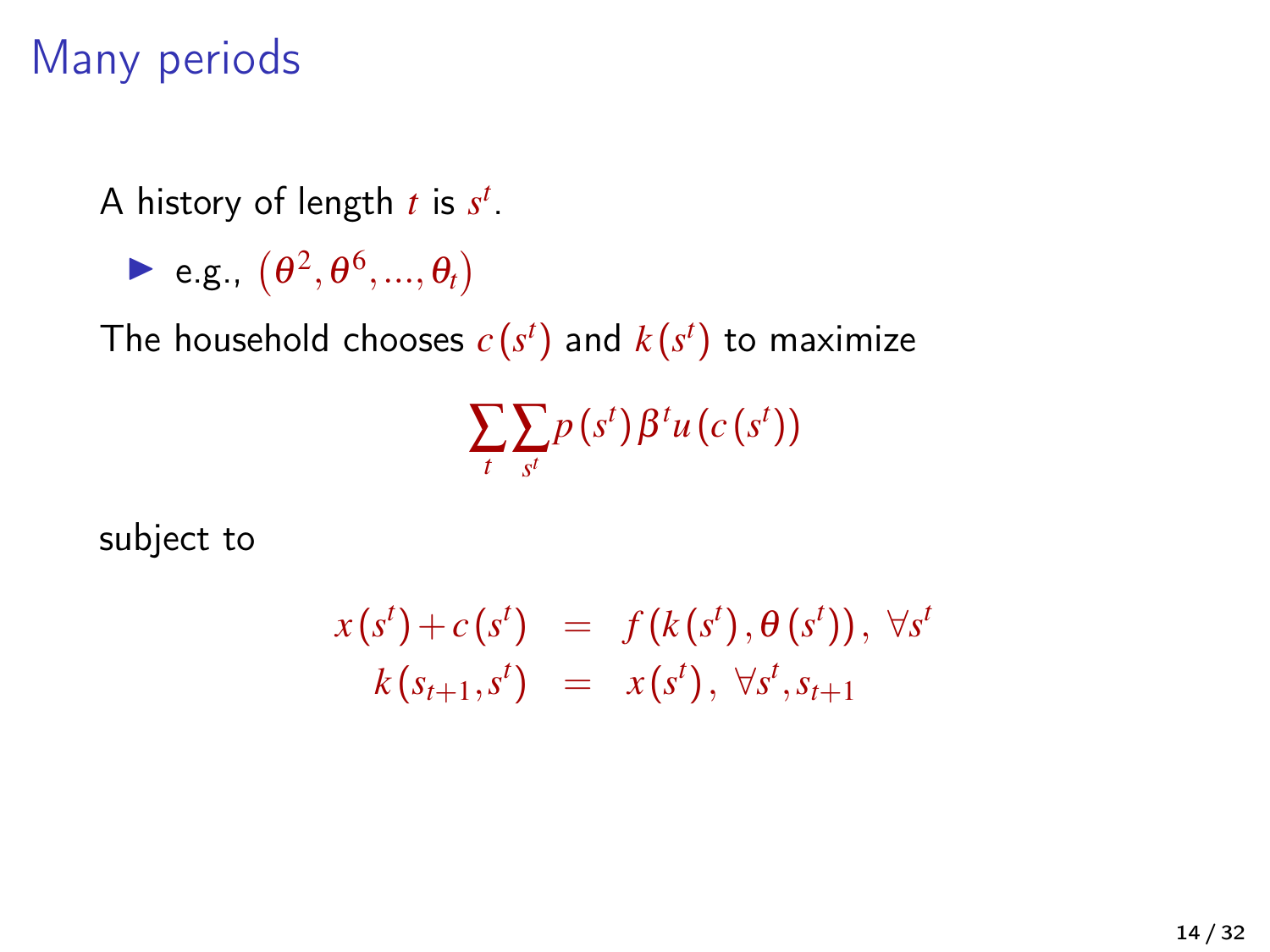### Important point

You need the constraint

$$
k(s_{t+1}, s^t) = x(s^t), \ \forall s^t, s_{t+1} \tag{10}
$$

that ensures  $k(s^{t+1})$  is the same for all  $s^t!$ The following would be wrong:

$$
k(s^{t+1}) + c(s^t) = f(k(s^t), \theta(s^t))
$$
\n(11)

Try to write down a Lagrangian and take FOCs - it does not work.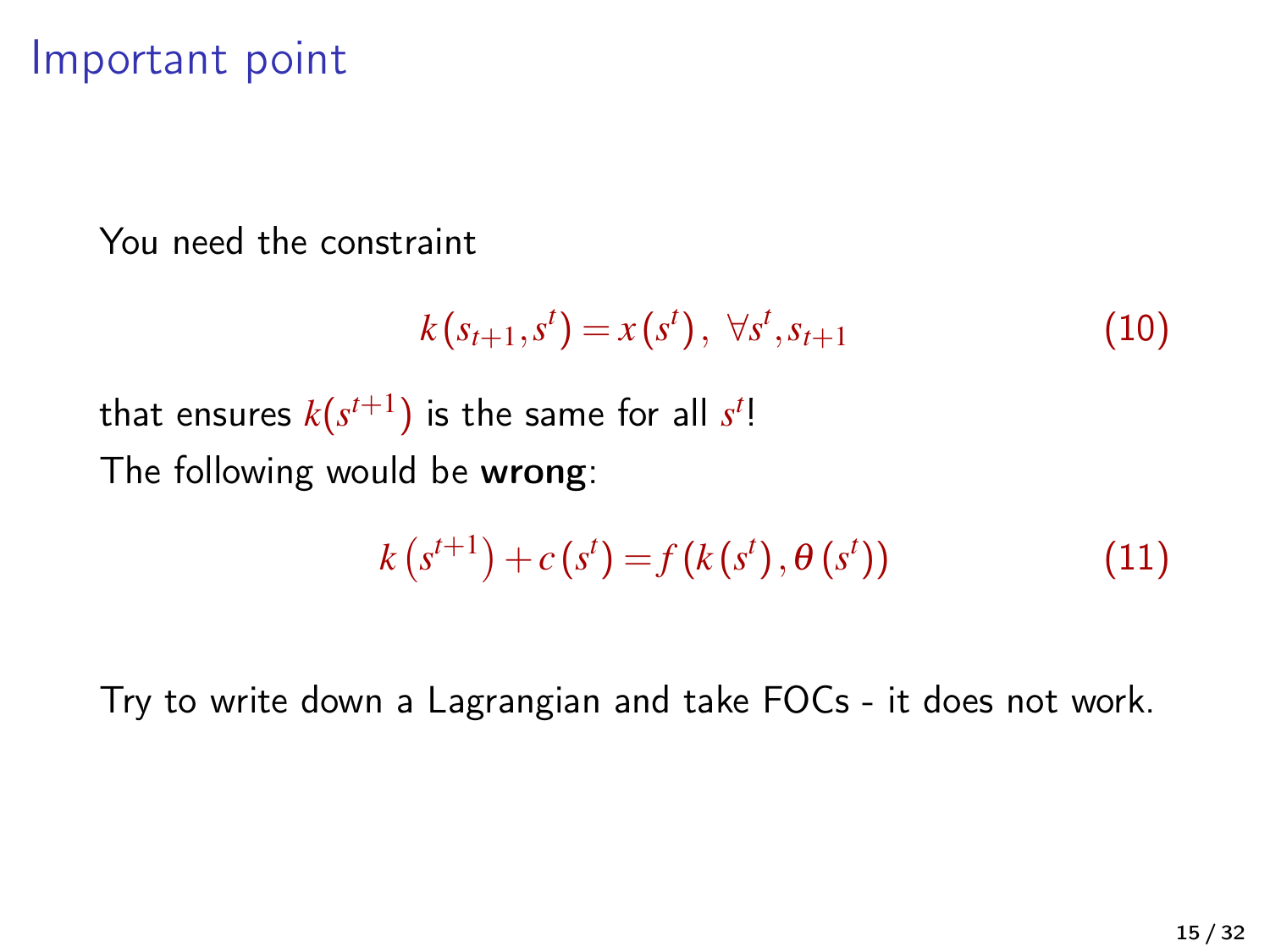# Lagrangian

$$
\sum_{t} \sum_{s^{t}} p(s^{t}) \beta^{t} u(f(k(s^{t}), \theta(s^{t})) - x(s^{t})) + \sum_{t} \sum_{s^{t}} \sum_{s_{t+1}} \varphi(s_{t+1}, s^{t}) [k(s_{t+1}, s^{t}) - x(s^{t})]
$$

#### FOC:

$$
x(s^{t}) \quad : \quad \beta^{t} p(s^{t}) u'(s^{t}) = \sum_{s_{t+1}} \varphi(s_{t+1}, s^{t})
$$

$$
k(s^{t}) \quad : \quad \beta^{t} p(s^{t}) u'(s^{t}) f_{k}(s^{t}) = \varphi(s^{t})
$$

What do these say in words?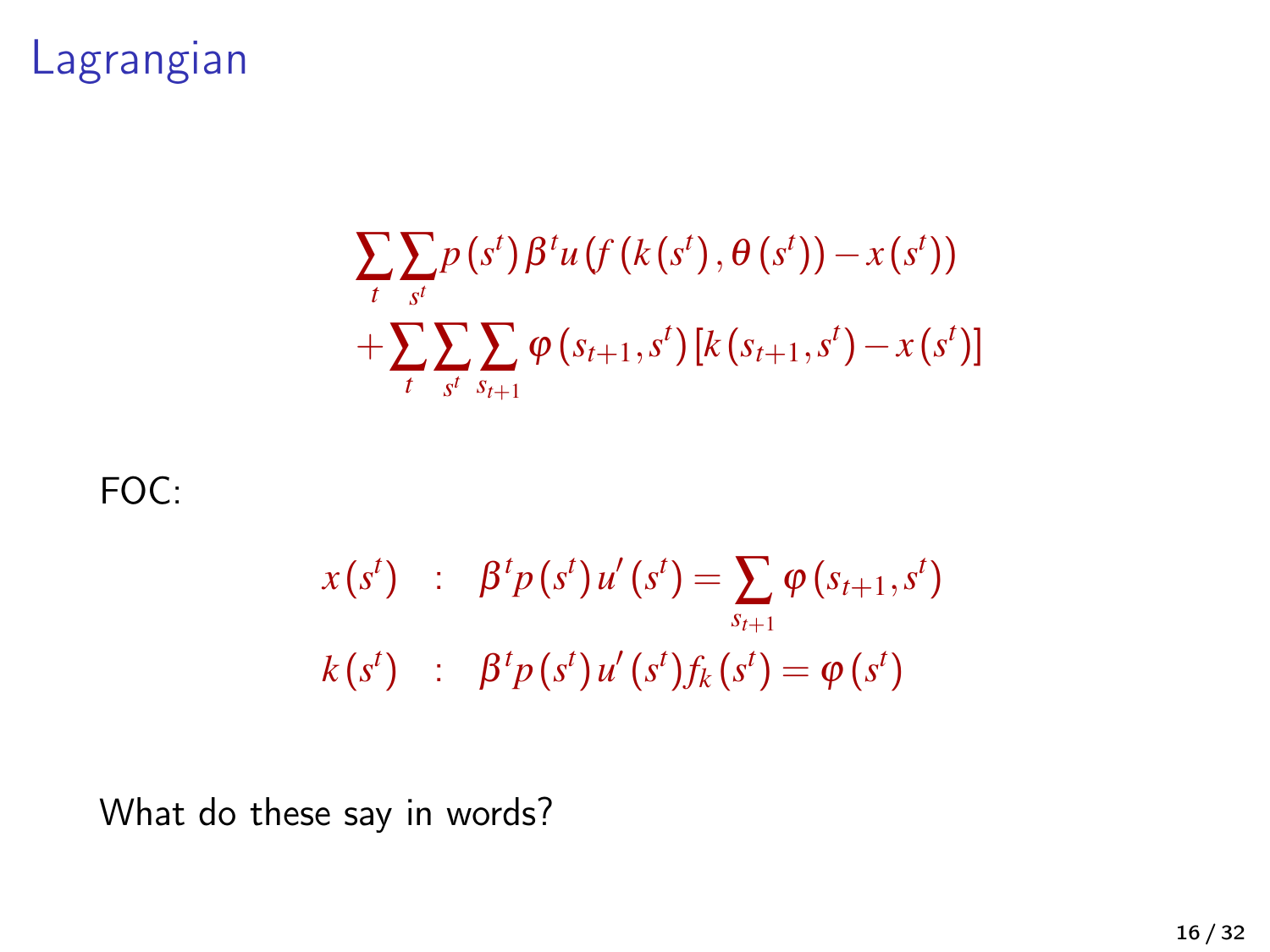### Euler equation

$$
\beta^{t} p(s^{t}) u'(s^{t}) = \sum_{s_{t+1}} f_{k}(s_{t+1}, s^{t}) \beta^{t+1} p(s_{t+1}, s^{t}) u'(s_{t+1}, s^{t}) \qquad (12)
$$

Divide by  $\beta^t p(s^t)$  and note that

$$
p(s_{t+1},s^t)/p(s^t) = Pr(s_{t+1}|s^t)
$$
\n(13)

This yields the usual Euler equation:

$$
u'(s') = \beta \sum_{s^{t+1}} \Pr(s_{t+1}|s^t) f_k(s_{t+1}, s^t) u'(s_{t+1}, s^t)
$$
(14)  

$$
= \beta \mathbb{E} \{ f_k(t+1) u'(c(t+1)) | s^t \}
$$
(15)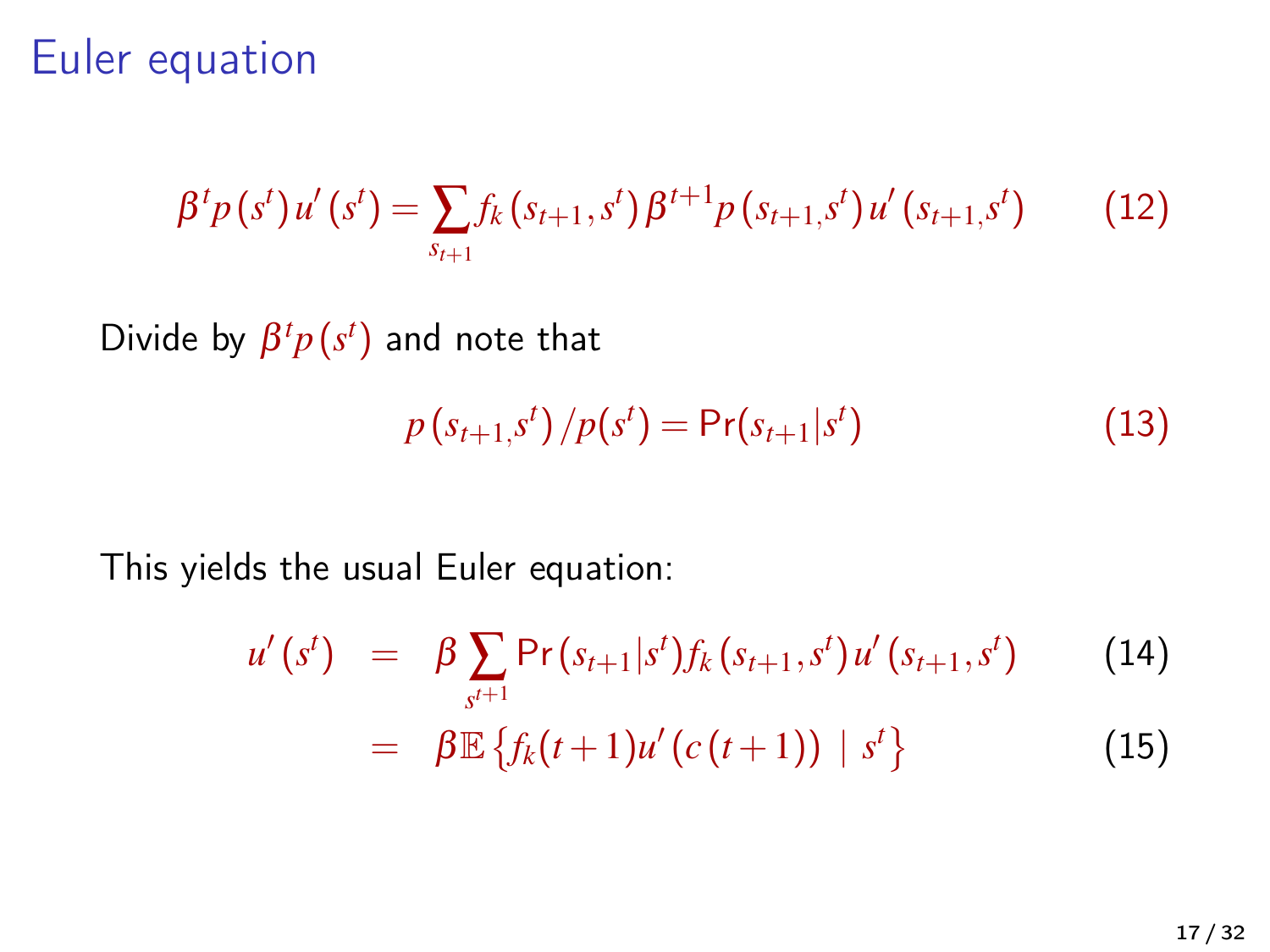# Euler equation

 $\blacktriangleright$  Be careful with notation.

 $\blacktriangleright$  It would be wrong to write

$$
\beta^{t} p(s^{t}) u'(s^{t}) = \sum_{s^{t+1}} f_{k}(s^{t+1}) \beta^{t+1} p(s^{t+1}) u'(s^{t+1}) \qquad (16)
$$

 $\blacktriangleright$  Why is this wrong?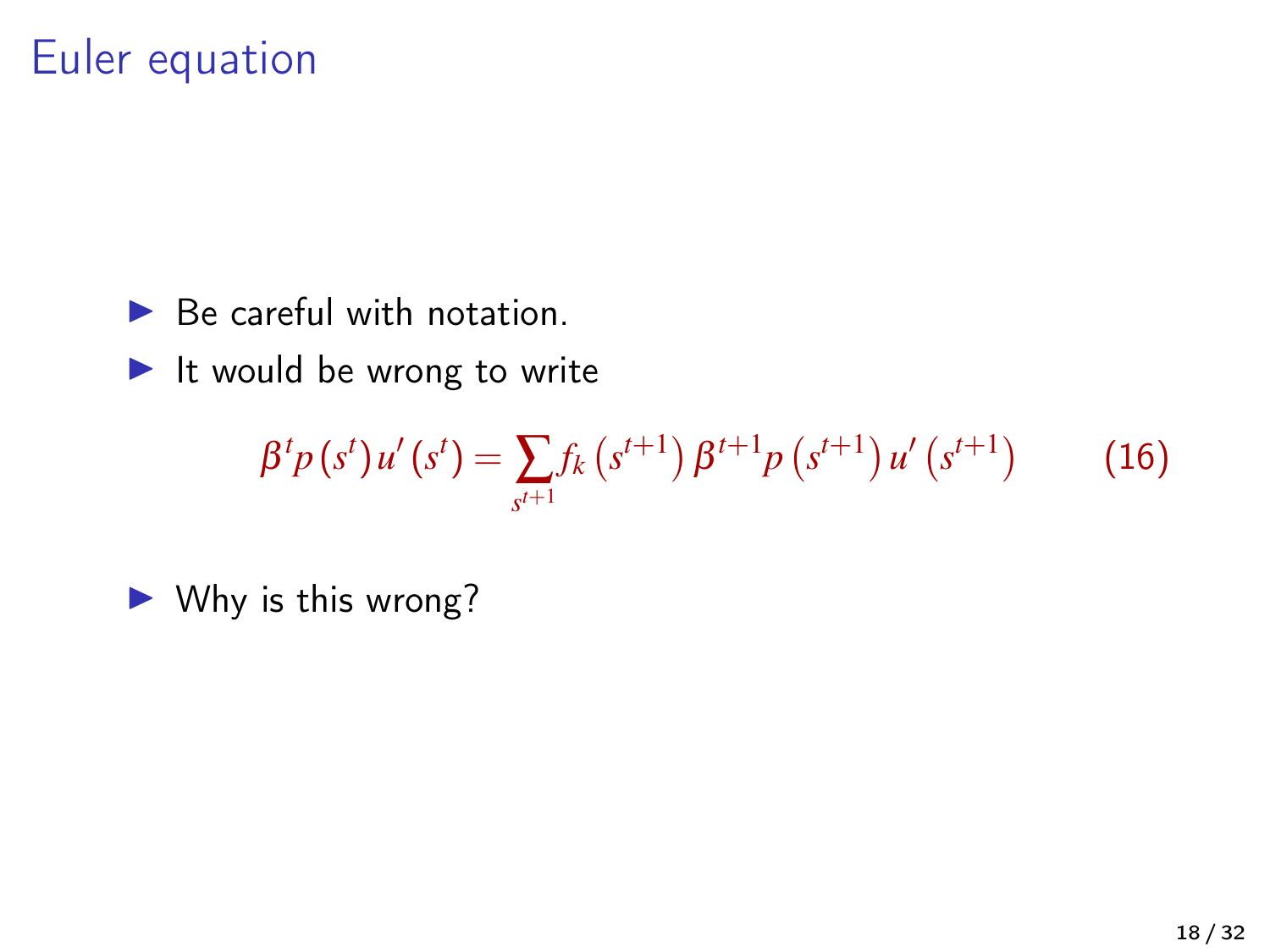# The point

- $\triangleright$  With uncertainty, the sequence approach is a mess.
- $\blacktriangleright$  Two solutions:
	- 1. Recursive methods.
	- 2. A shortcut: Maximize as if one could choose sequences.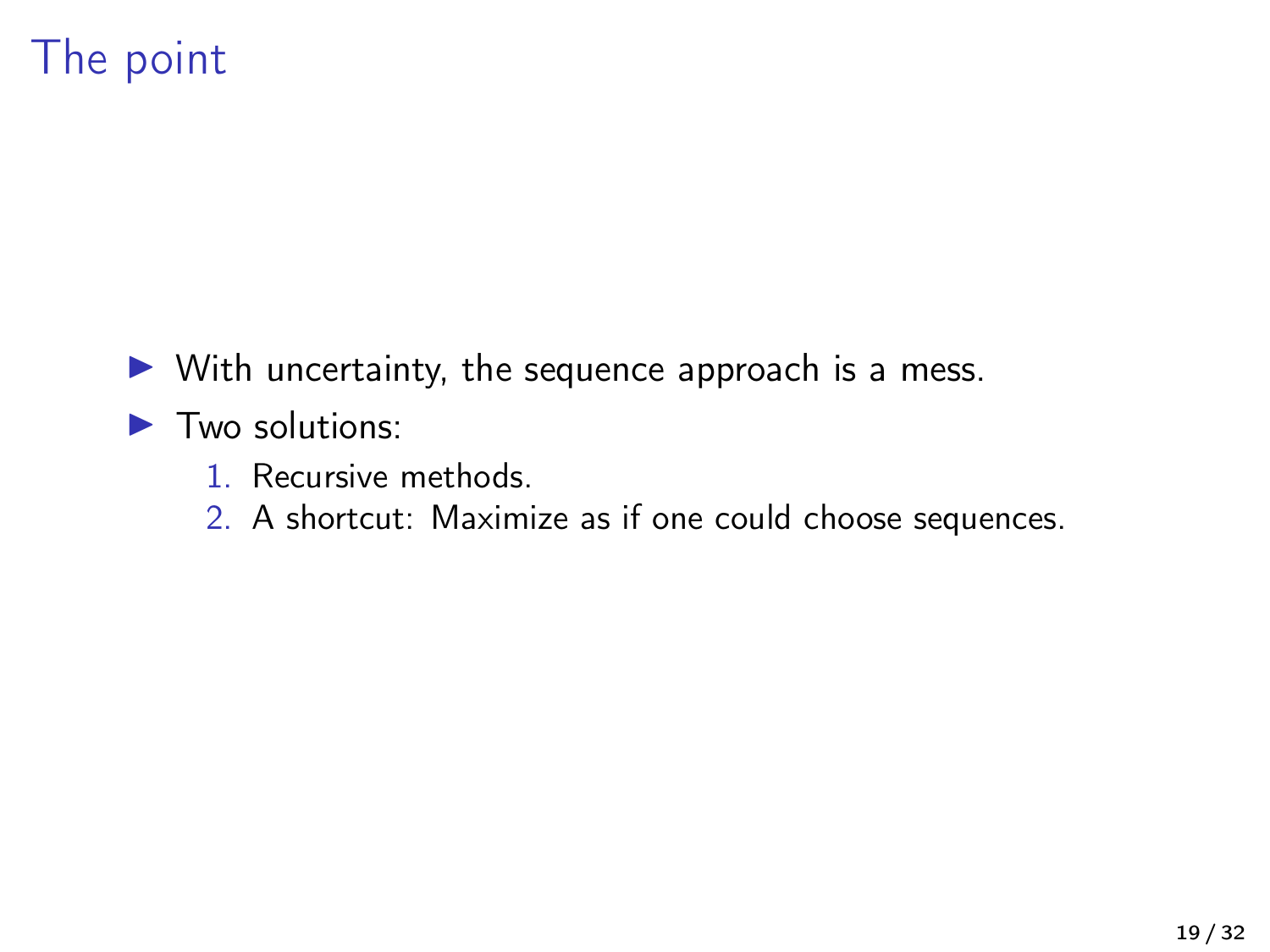### A shortcut

Let's proceed mechanically as if we were choosing sequences  ${c_t, k_t}.$ 

$$
\Gamma = E_0 \sum_{t=0}^{\infty} \beta^t u(c_t)
$$
  
+
$$
E_0 \sum_{t=0}^{\infty} \lambda_t [f(k_t, \theta_t) - c_t - k_{t+1}]
$$

This is not quite right: the budget constraint should bind state by state, not just in expectation.

$$
\blacktriangleright
$$
 See the 2 period example.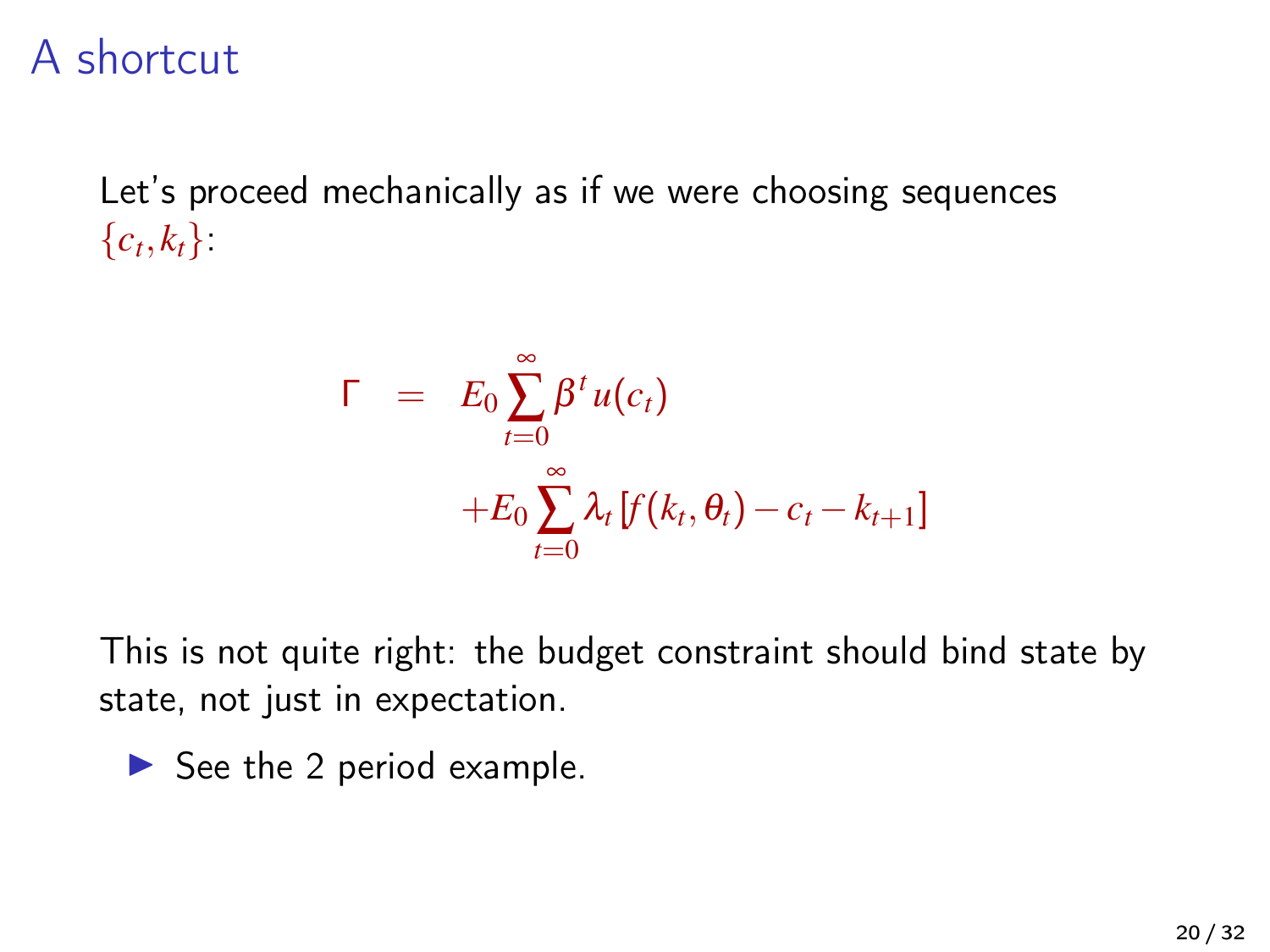### A shortcut

 $\blacktriangleright$  First-order conditions

$$
E_0 \beta^t u'(c_t) = E_0 \lambda_t
$$
  

$$
E_0 \lambda_{t-1} = E_0 \lambda_t f_k(k_t, \theta_t)
$$



$$
E_0 u'(c_t) = \beta E_0 u'(c_{t+1}) f_k(k_{t+1}, \theta_{t+1})
$$

▶ When date *t* arrives:

$$
u'(c_t) = \beta E_t u'(c_{t+1}) f_k(k_{t+1}, \theta_{t+1})
$$

 $\blacktriangleright$  The point: Treating the *E* as a constant in the optimization problem actually yields the right result!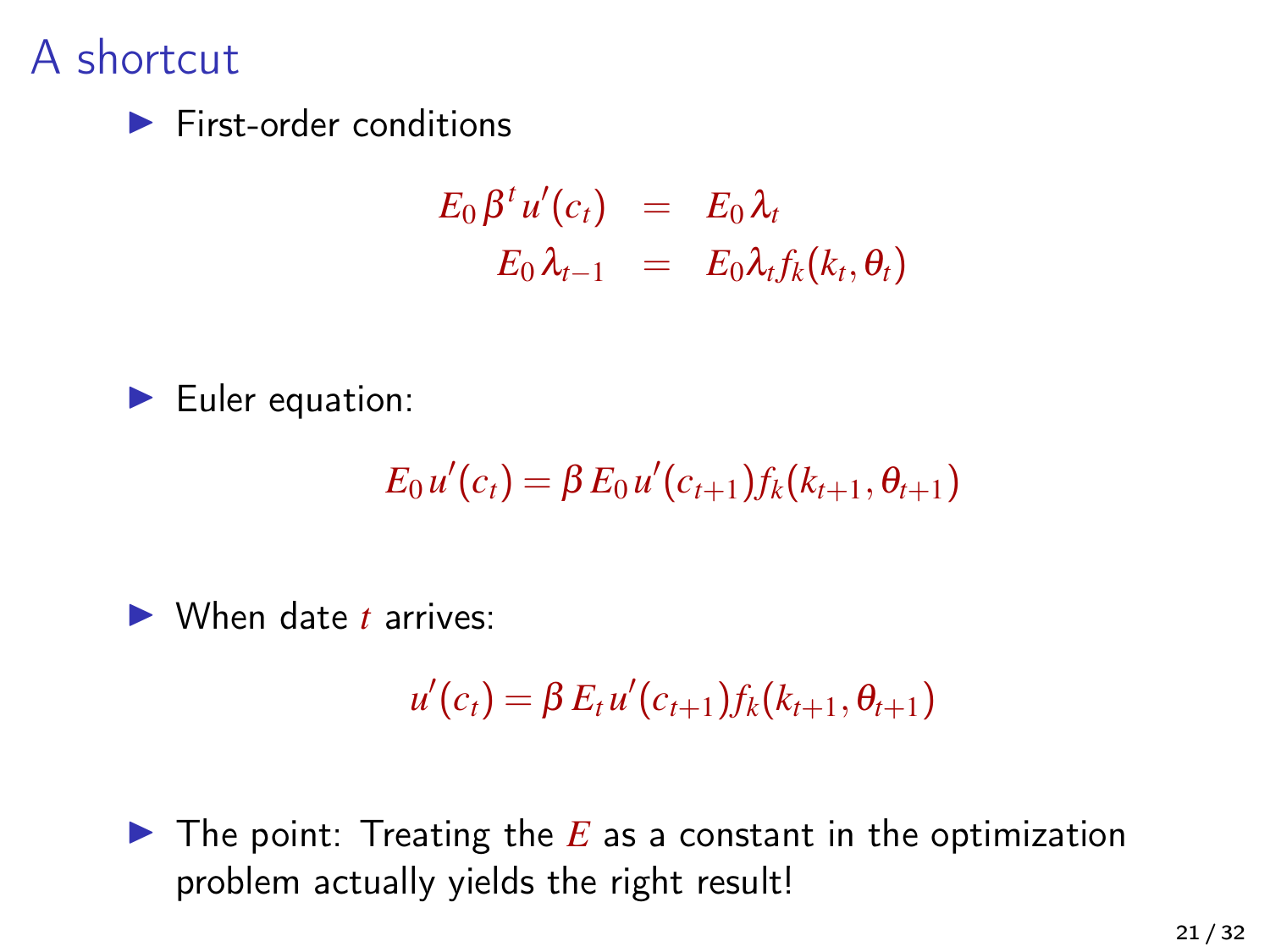This approach is advocated by [Chow \(1997\)](#page-31-0)

Why does the shortcut work, even though it is entirely wrong?

▶ One reason:  $\mathbb E$  is linear:  $\mathbb E(x) = \sum p(x_i)x_i$ .

 $\blacktriangleright$  The recursive approach makes this clearer...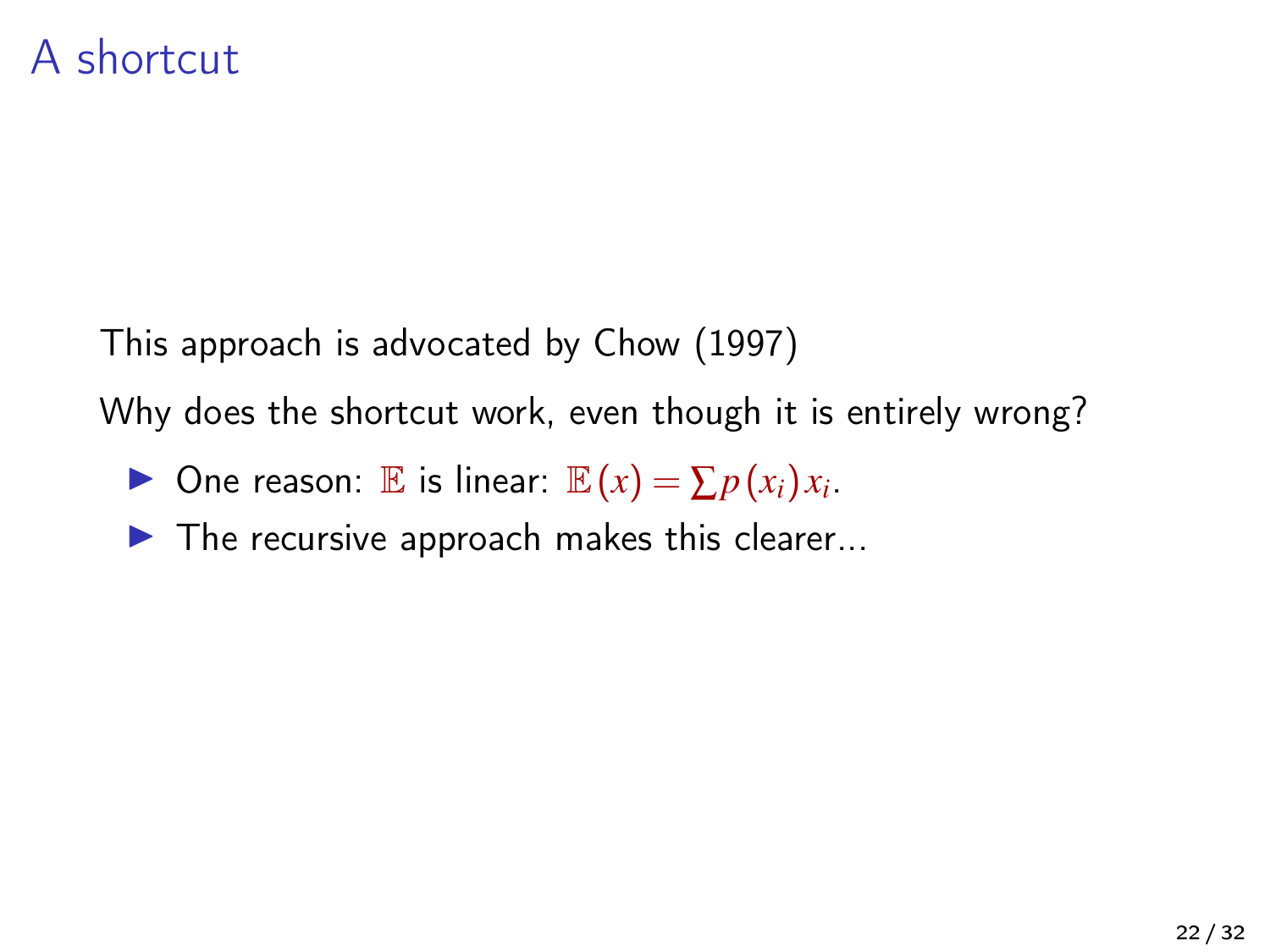# Recursive Approach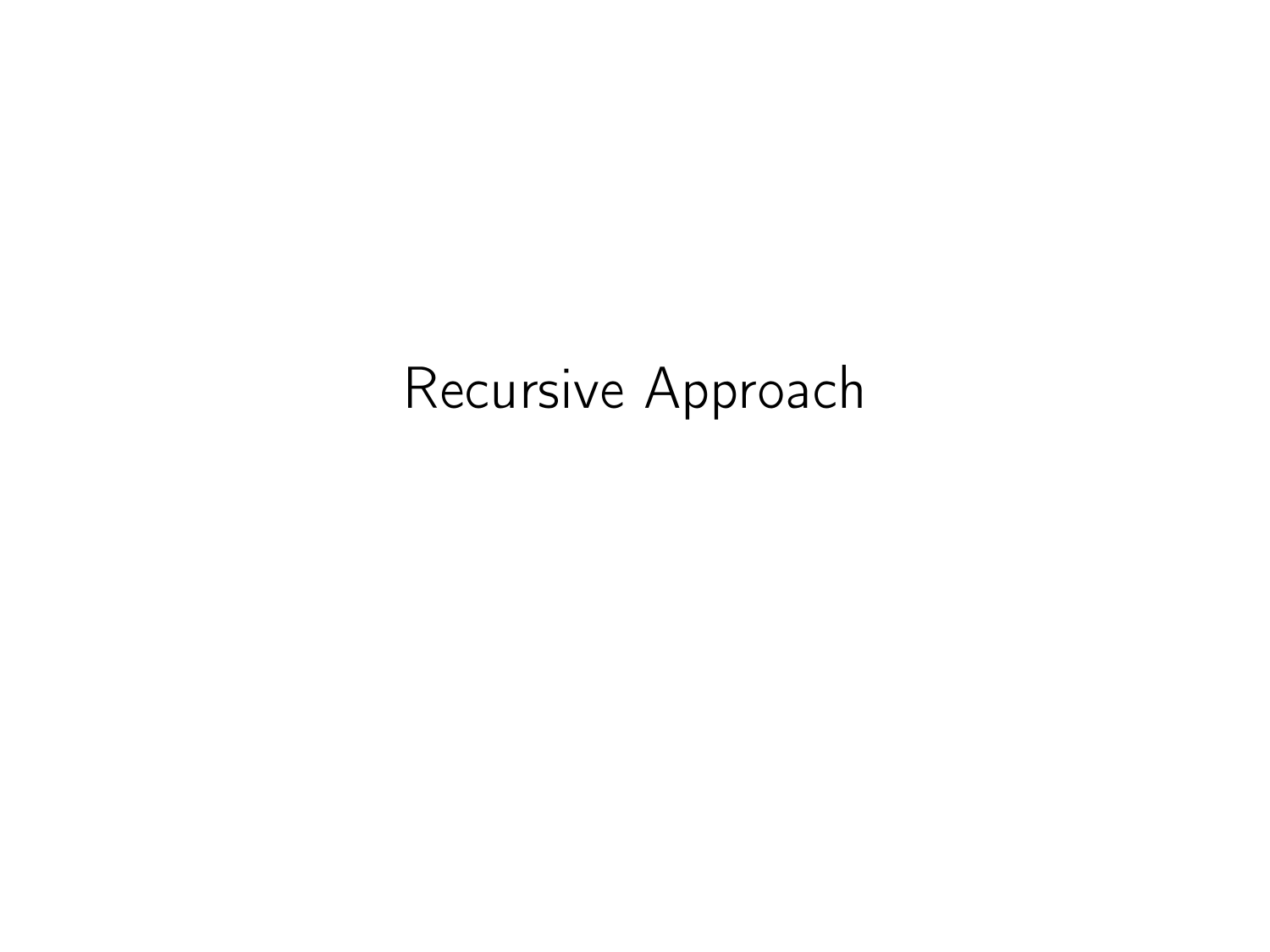# Recursive Approach

- $\triangleright$  We generalize the DP approach introduced for deterministic problems.
- $\triangleright$  Nothing of substance changes, except there is an  $E$  in front of each equation.
- $\blacktriangleright$  Why does nothing change?
	- Because  $E$  is a linear operator just the sum of  $Pr(s'|s) \times outcome(s')$ .
- $\triangleright$  We start by assuming that stochastic DP works as expected.
- $\blacktriangleright$  Then we state the conditions under which it works.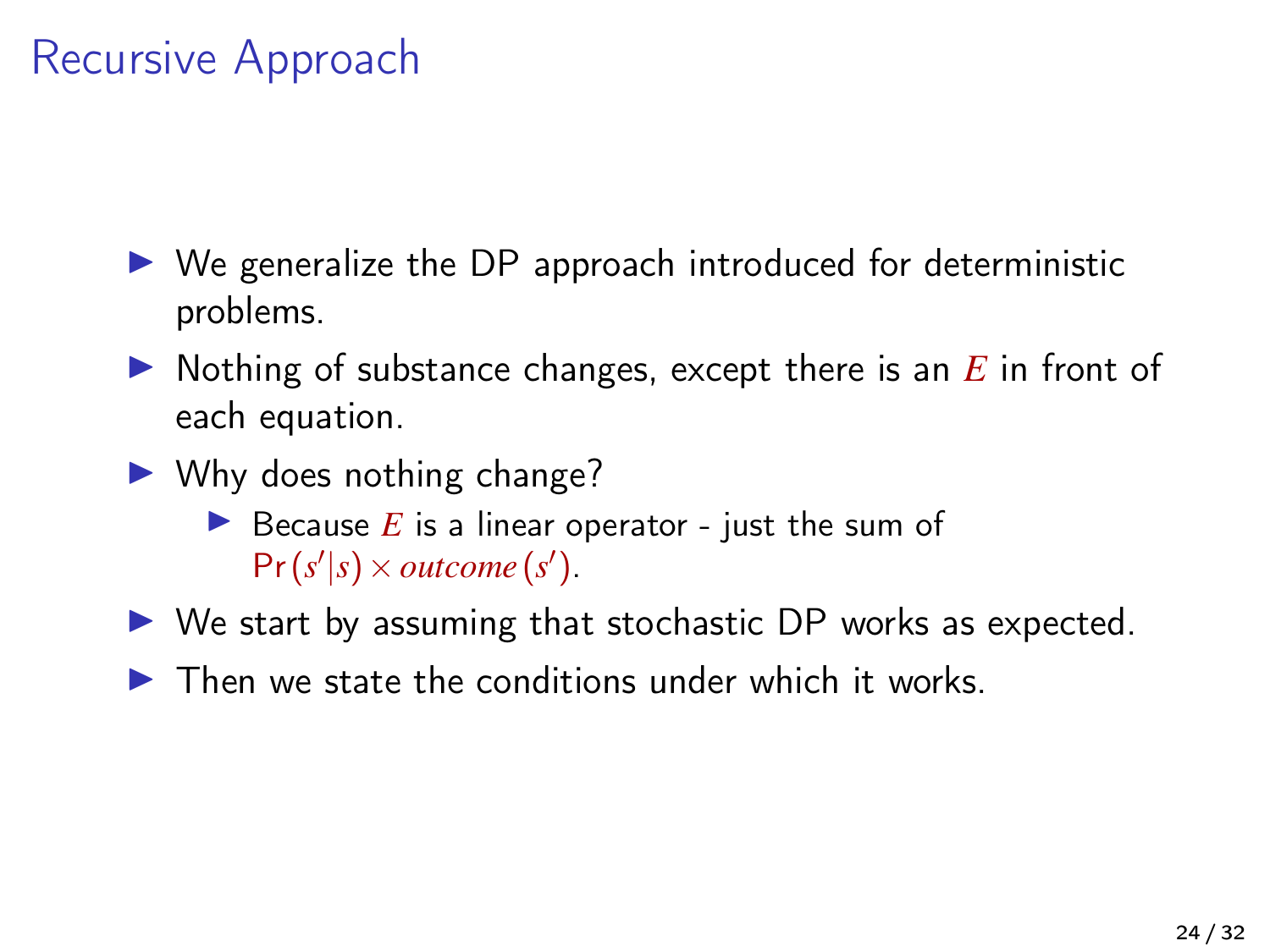Recursive Approach to the Growth Model

State vector:  $s_t = (k_t, \theta_t)$ .

Bellman equation:

$$
V(k, \theta) = \max u(c) + \beta EV(f(k, \theta) - c, \theta')
$$
  
= 
$$
\max u(c) + \beta \sum_{\theta'} Pr(\theta' | \theta) V(f(k, \theta) - c, \theta')
$$

First-order conditions:

 $u'(c) = \beta E V_k(k', \theta')$ 

Envelope condition:

$$
V_k(k, \theta) = \beta \, E \, V_k(k', \theta') f_k(k, \theta)
$$

Now we can see why the shortcut works.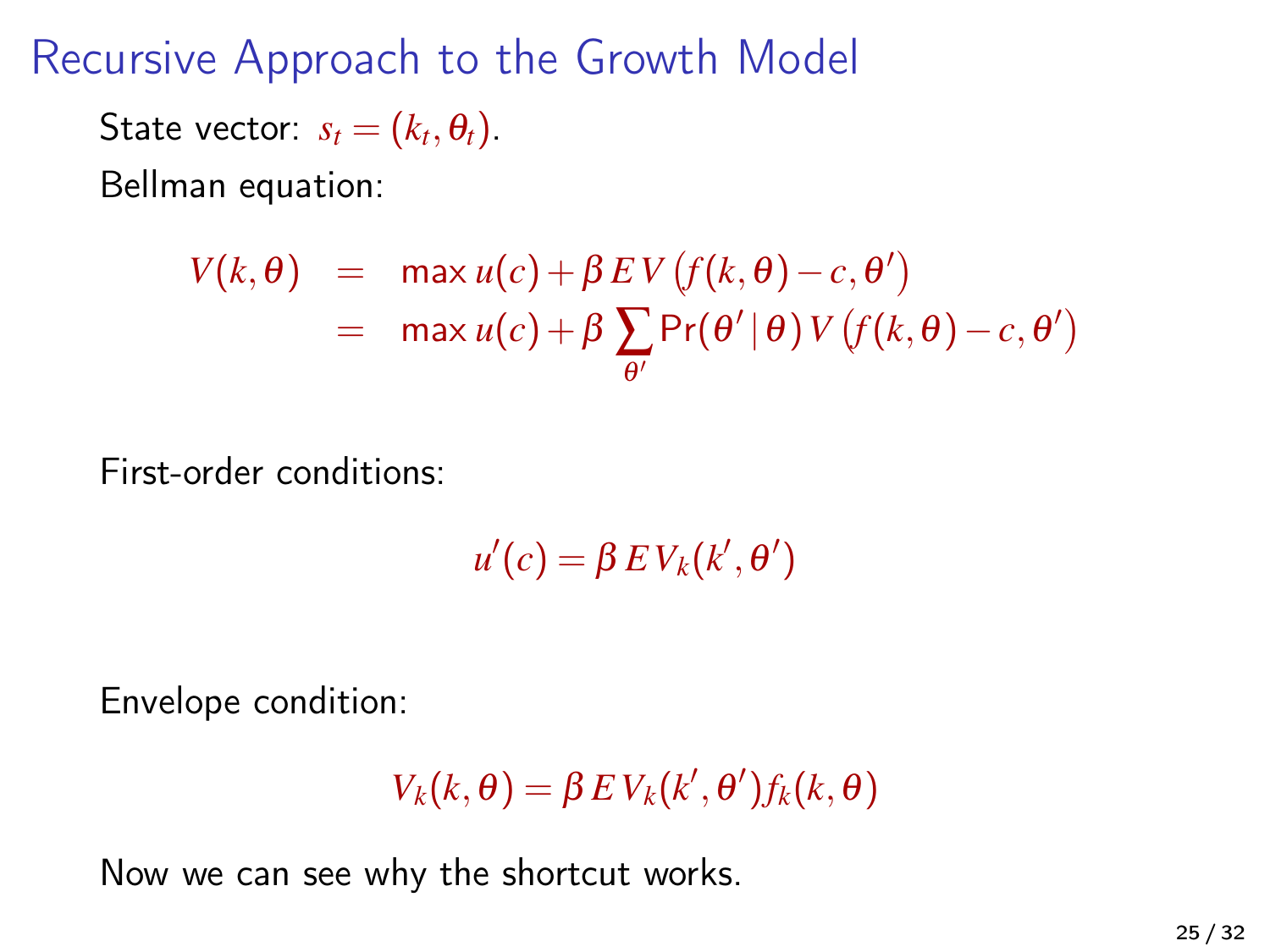# Euler Equation

$$
u'(c) = \beta \sum \Pr(\theta'|\theta) V_k(k', \theta')
$$
\n
$$
= \beta \sum \Pr(\theta'|\theta) f_k(k', \theta') \underbrace{[\beta \sum \Pr(\theta''|\theta') V_k(k'', \theta'')]}_{u'(c')}
$$
\n(18)

Or

 $u'(c) = \beta E \{ u'(c') f_k(k', \theta') \}$ (19)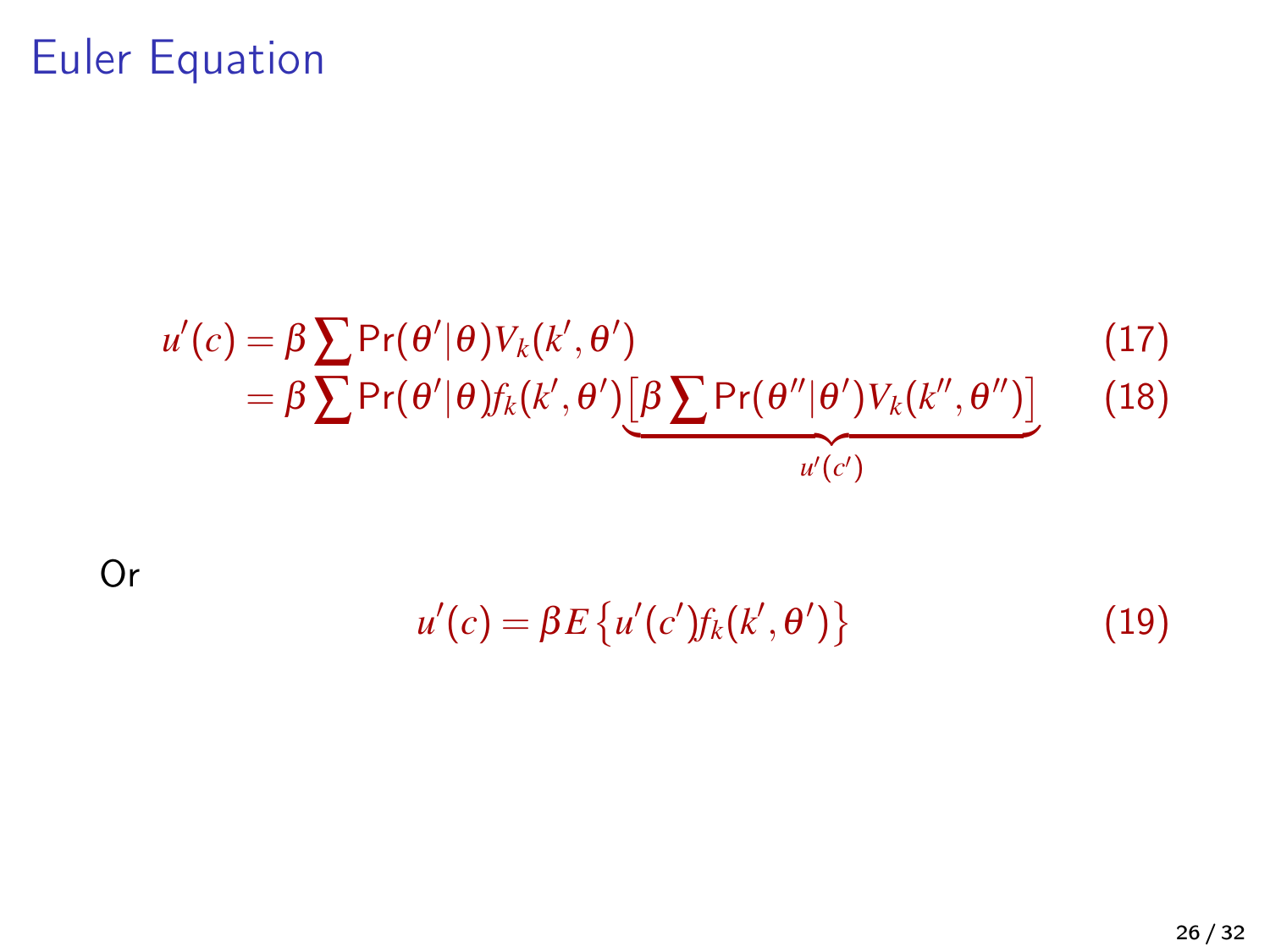- Solution:  $V(k, \theta)$ ,  $c(k, \theta)$  that satisfy:
	- 1. Given *V*,  $c(k, \theta)$  maximizes the right-hand-side of the Bellman equation.
	- 2. *V* is a fixed point of the Bellman operator:

 $V(k, \theta) = u(c[k, \theta]) + \beta EV(f[k, \theta] - c[k, \theta], \theta')$  $(20)$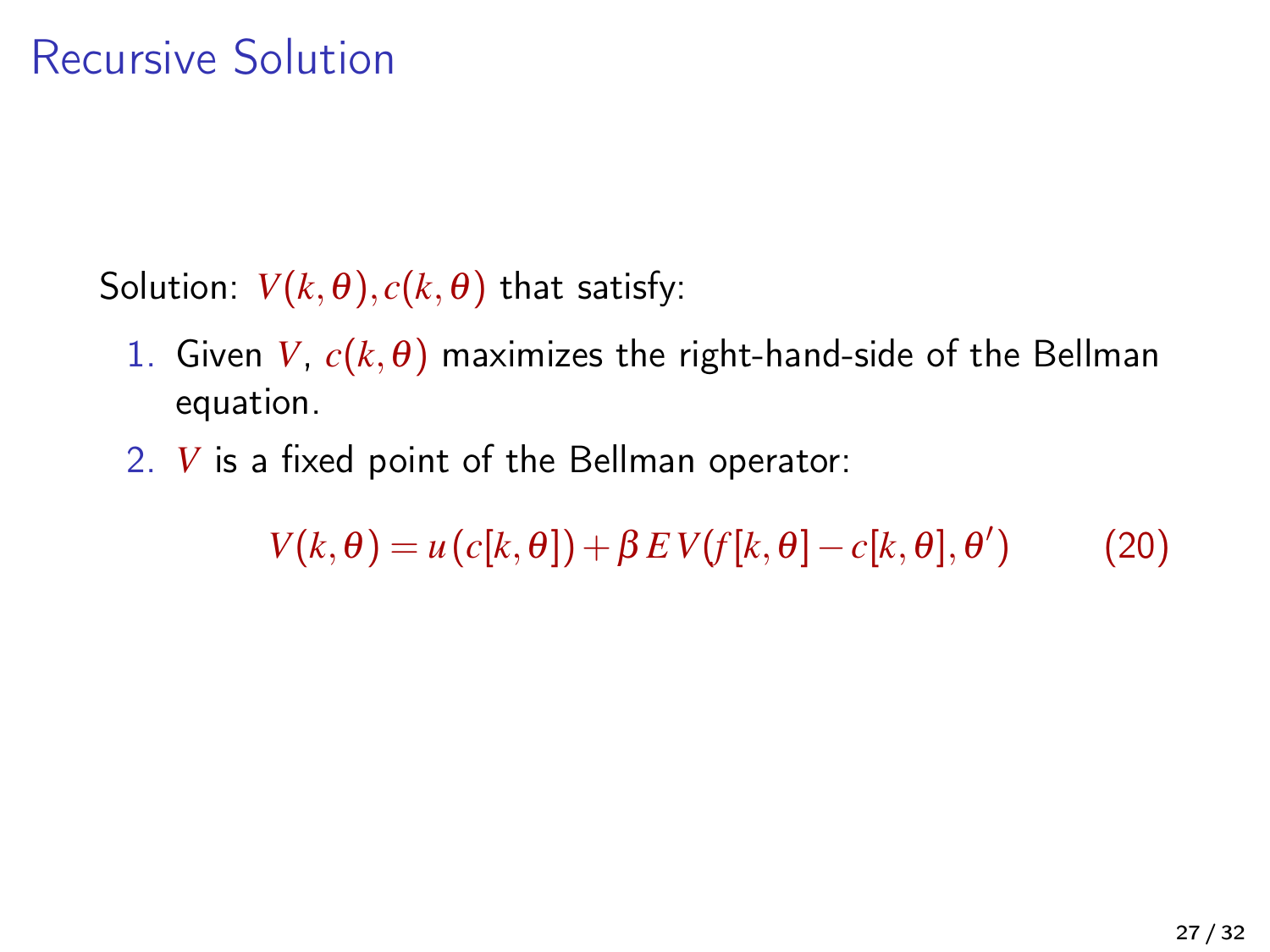# Continuous state Markov chains

- $\triangleright$  What if the random vector takes on a continuum of values?
- $\triangleright$  Simply replace sums with integrals when calculating expectations.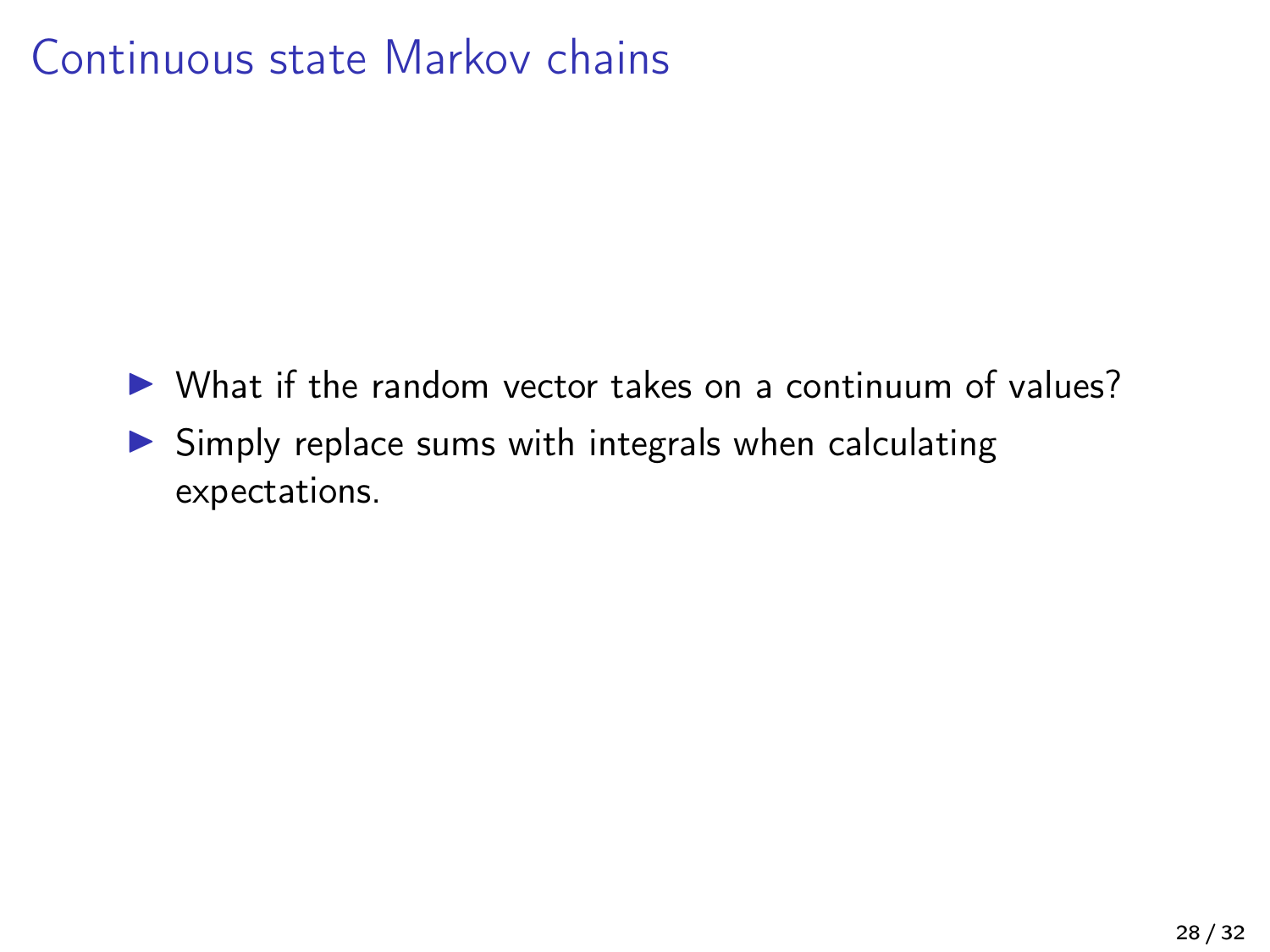### Continuous state Markov chains

Assume that  $\theta \in \Theta = [\underline{\theta}, \overline{\theta}]$ .

 $\triangleright$  The evolution of  $\theta$  is governed by a transition function:

$$
\Pr(\theta' \le x|\theta) = \Pi(x, \theta) \tag{21}
$$

 $\blacktriangleright$  This is really a cdf conditional on  $\theta$ .

 $\triangleright$  The transition density for this CDF is  $\pi$  with

$$
\int_{\underline{\theta}}^{x} \pi(\theta', \theta) d\theta' = \Pi(x, \theta)
$$
 (22)

 $\blacktriangleright$  This is the analogue to the transition matrix  $\Pr(\theta'|\theta)$  in the discrete case.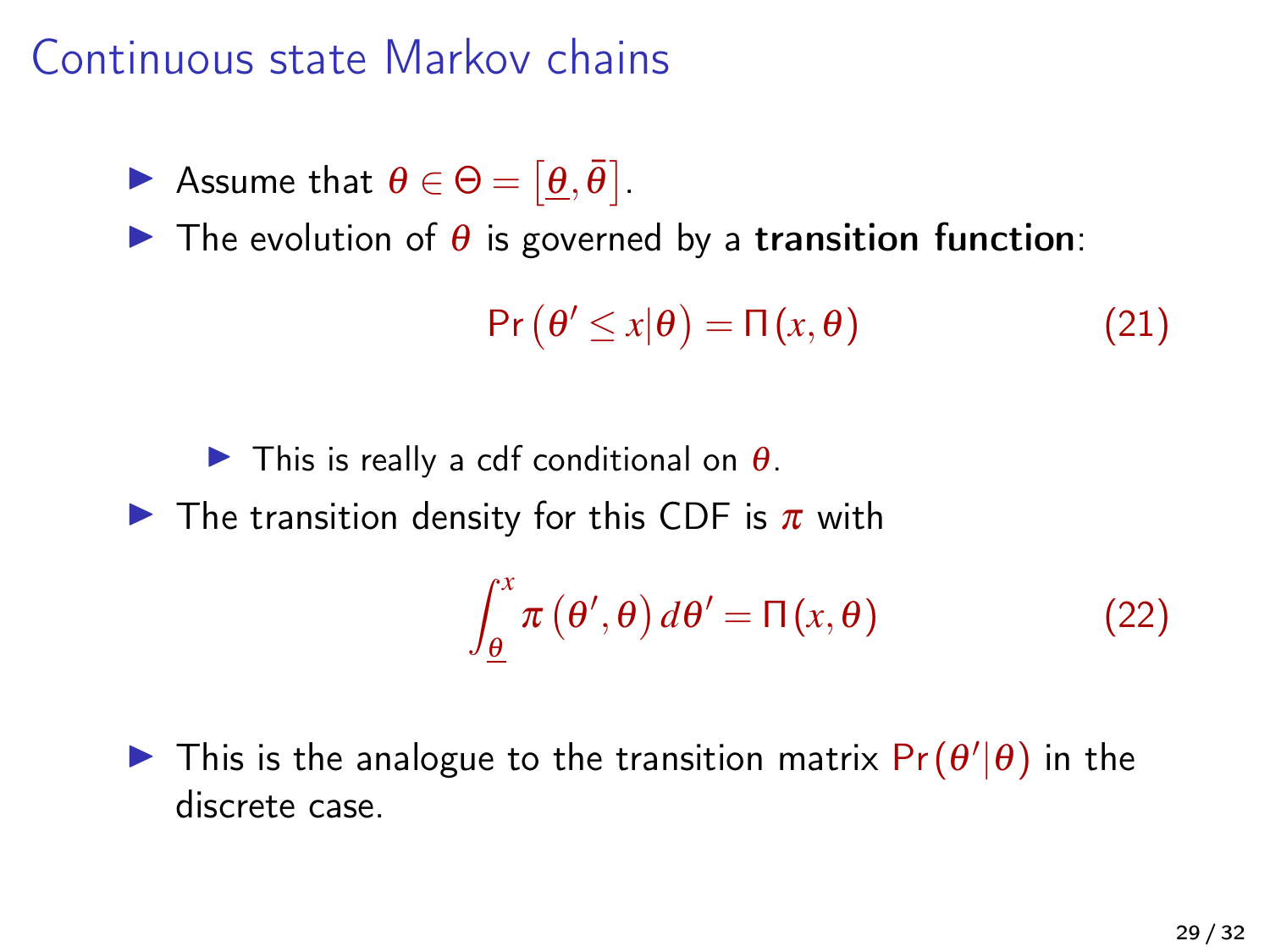# Continuous state Markov chains

 $\blacktriangleright$  The conditional expectation of  $f$  is then

$$
E\left[f\left(\theta'\right)|\theta\right] = \int_{\underline{\theta}}^{\overline{\theta}} f\left(\theta'\right) \pi\left(\theta',\theta\right) d\theta'
$$

$$
= \int_{\underline{\theta}}^{\overline{\theta}} f\left(\theta'\right) \Pi\left(d\theta',\theta\right)
$$

 $\triangleright$  The point: In the continuous case, simply replace all the  $\sum_{\theta'} \Pr(\theta'|\theta)$  with  $\int \pi(\theta', \theta) d\theta'.$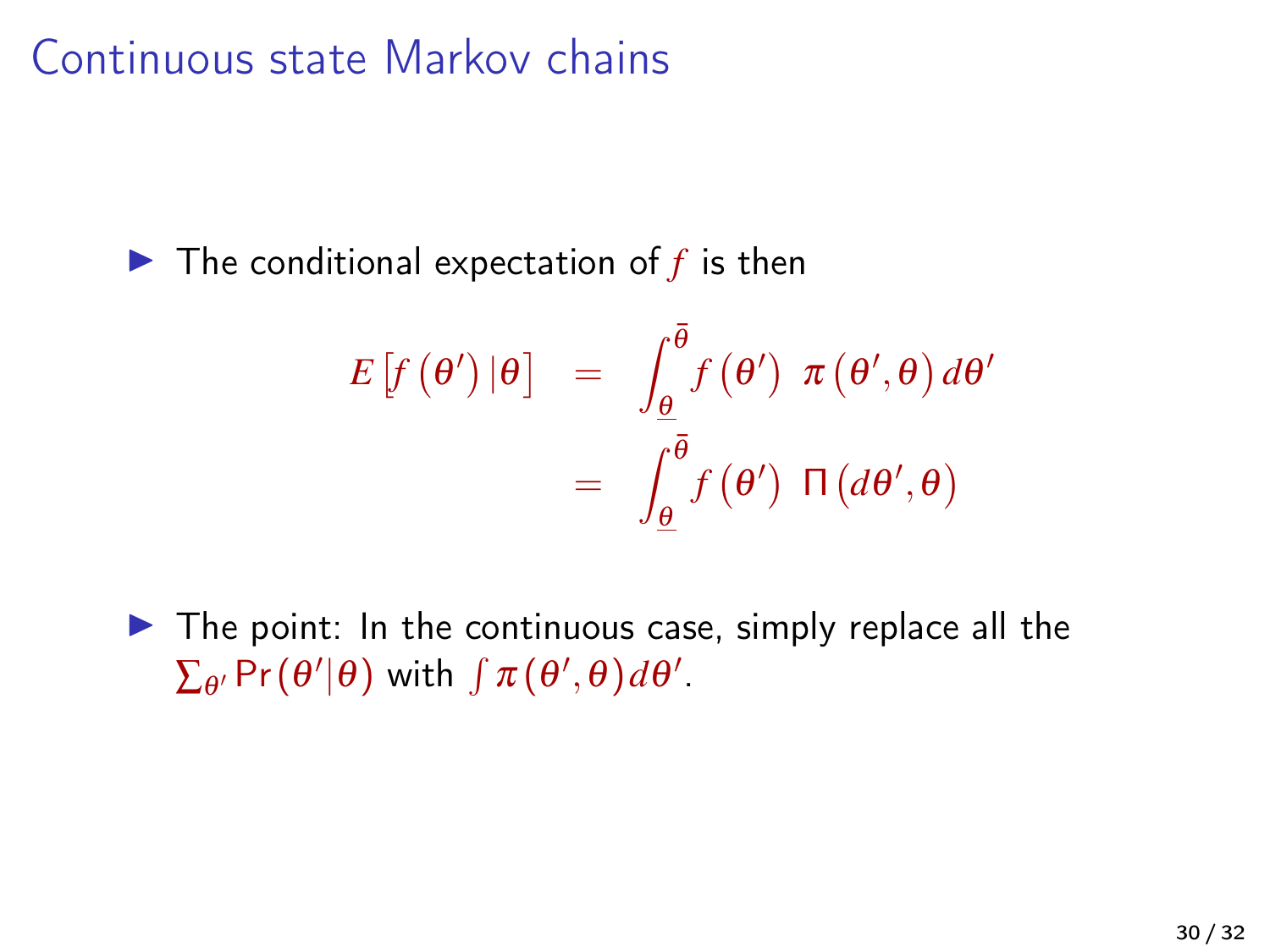# Reading

- [Acemoglu \(2009\)](#page-31-1), ch.  $16.1 16.2$ .
- Krusell  $(2014)$ , ch. 6.
- $\triangleright$  [Stokey et al. \(1989\)](#page-31-3) discuss the technical details of stochastic Dynamic Programming.
- ▶ [Ljungqvist and Sargent \(2004\)](#page-31-4), ch. 2 talk about Markov chains.